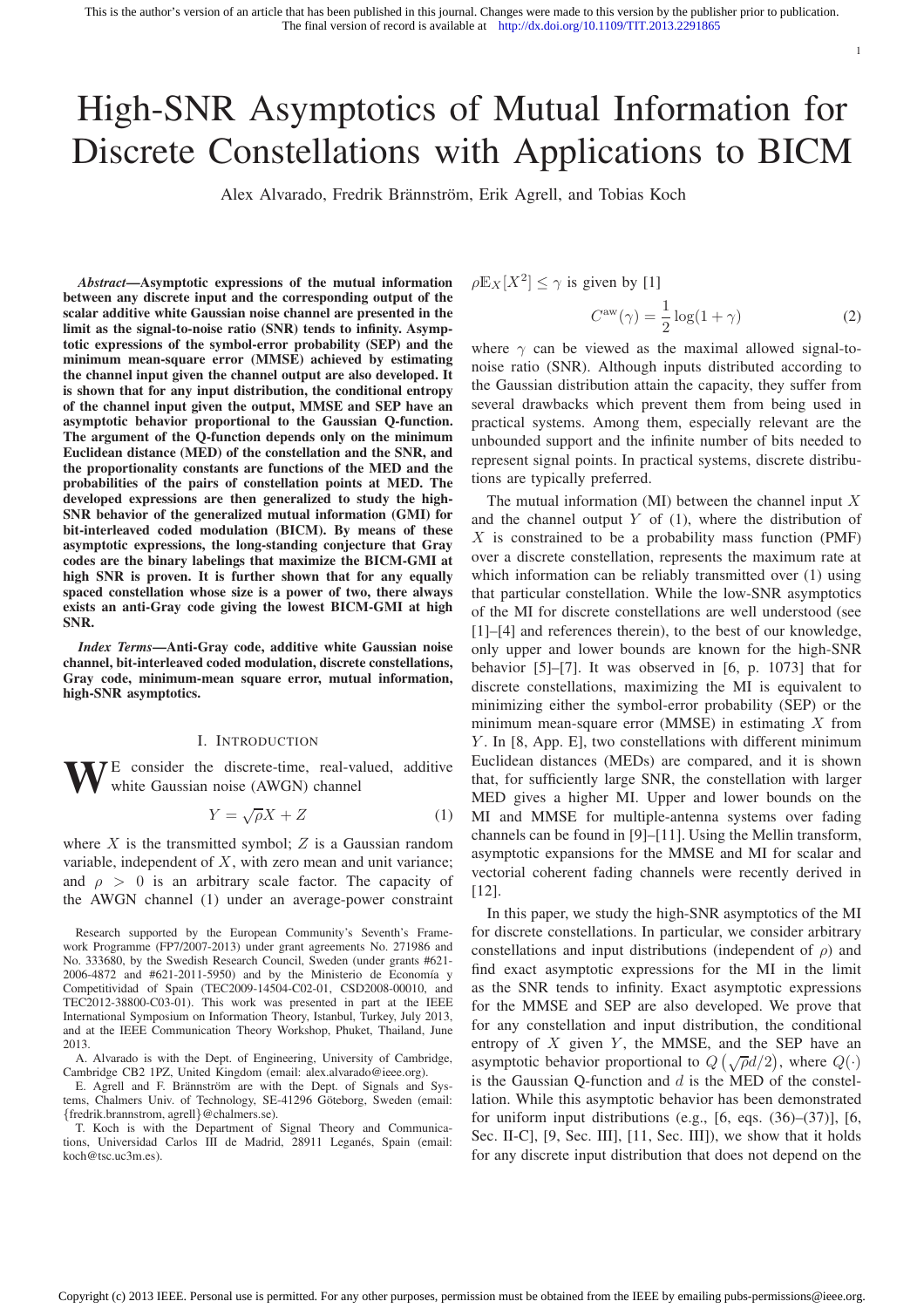SNR. Furthermore, in contrast to previous works, we provide closed-form expressions for the coefficients in front of the Qfunctions, thereby characterizing the asymptotic behavior of the MI, MMSE, and SEP more accurately.

2

While these asymptotic results are general, we use them to study bit-interleaved coded modulation (BICM) [13]–[15], which can be viewed as a pragmatic approach for coded modulation [15, Ch. 1]. The key element in BICM is the use of a (suboptimal) bit-wise detection rule, which was cast in [16] as a mismatched decoder. BICM is used in many of the current wireless communications standards, e.g., HSPA, IEEE 802.11a/g/n, and the DVB standards (DVB-T2/S2/C2).

The BICM generalized mutual information (BICM-GMI) is an achievable rate for BICM [16] and depends heavily on the binary labeling of the constellation. The optimality of a Gray code (GC) in the sense that it maximizes the BICM-GMI was conjectured in [14, Sec. III-C]; however, it was shown in [17] that for low and medium SNRs, there exist other labelings that give a higher BICM-GMI (see also [18, Ch. 3]). For further results on BICM at low SNR see [19]–[22]. On the other hand, numerical results presented in [18, Ch. 3] and [23] suggest that GCs are indeed optimal at high SNR in terms of BICM-GMI. However, to the best of our knowledge, the optimality of GCs at high SNR has never been proven.

In this paper, we derive an asymptotic expression for the BICM-GMI as a function of the constellation, input distribution, and binary labeling. Using this expression, we then prove the optimality of GCs at high SNR. Using the MI-MMSE relationship, an asymptotic expression for the derivative of the BICM-GMI is also developed. The obtained asymptotic expressions for the BICM-GMI and its derivative, as well as the one for the bit-error probability (BEP), are all shown to converge to their asymptotes proportionally to  $Q(\sqrt{\rho}d/2)$ .

This paper is organized as follows. In Sec. II, the notation convention and system model are presented. The asymptotics of the MI and MMSE are presented in Sec. III and BICM is studied in Sec. IV. The conclusions are drawn in Sec. V.

#### II. PRELIMINARIES

#### *A. Notation Convention*

Row vectors are denoted by boldface letters  $x$  $[x_1, x_2, \ldots, x_M]$  and sets are denoted by calligraphic letters  $X$ . An exception is the set of real numbers, which is denoted by R. All the logarithms are natural logarithms and all the MIs are therefore given in nats. Probability density functions (PDFs) and conditional PDFs are denoted by  $f_Y(y)$  and  $f_{Y|X}(y|x)$ , respectively. Analogously, PMFs are denoted by  $P_X(x)$  and  $P_{X|Y}(x|y)$ . Expectations over a random variable X are denoted by  $\mathbb{E}_X[\cdot]$ .

# *B. Model*

We consider the discrete-time, real-valued AWGN channel (1). The transmitted symbols  $X$  belong to a real-valued, onedimensional *constellation*  $\mathcal{X} \triangleq \{x_1, x_2, \dots, x_M\}$  where  $M =$  $2<sup>m</sup>$ , and they are, without loss of generality, assumed to be distinct and ordered, i.e.,  $x_1 < x_2 < \cdots < x_M$ . Each symbol is transmitted with probability  $p_i \triangleq P_X(x_i)$ ,  $0 < p_i < 1$ , and the vector of probabilities  $p \triangleq [p_1, \ldots, p_M]$  is called the *input distribution*. We assume that neither the constellation nor the input distribution depends on  $\rho$ . We denote the set of indices in X and p with  $\mathcal{I}_{\mathcal{X}} \triangleq \{1, \ldots, M\}.$ 

The transmitted average symbol energy is

$$
E_{\rm s} \triangleq \mathbb{E}_X[X^2] = \sum_{i \in \mathcal{I}_X} p_i x_i^2. \tag{3}
$$

It follows that the SNR is  $\gamma = \rho E_s$ .

An M-ary pulse-amplitude modulation (MPAM) constellation having M equally spaced symbols (separated by  $2\Delta$ ) is denoted by  $\mathcal{E} \triangleq \{x_i = -(M - 2i + 1)\Delta : i = 1, ..., M\}$ . A uniform distribution of X is denoted by  $P_X^{\text{u}}$ , i.e.,  $p_i = 1/M$  $\forall i$ . A uniform input distribution with  $\mathcal{X} = \mathcal{E}$  is denoted by  $P_X^{\text{eu}}$ , where in this case  $\Delta^2 = 3E_s/(M^2 - 1)$ .

The Gaussian Q-function is defined as

$$
Q(x) \triangleq \frac{1}{\sqrt{2\pi}} \int_{x}^{\infty} e^{-\frac{1}{2}\xi^{2}} d\xi.
$$
 (4)

The entropy of the random variable  $X$  is defined as

$$
H_{P_X} \triangleq -\mathbb{E}_X \left[ \log \left( P_X(X) \right) \right] \tag{5}
$$

the MI between X and Y,  $I(X; Y)$ , as

$$
I_{P_X}(\rho) \triangleq \mathbb{E}_{X,Y} \left[ \log \left( f_{Y|X}(Y|X) / f_Y(Y) \right) \right] \tag{6}
$$

and the MMSE as

$$
M_{P_X}(\rho) \triangleq \mathbb{E}_{X,Y}[(X - \hat{X}^{\text{me}}(Y))^2]
$$
 (7)

where  $\hat{X}^{\text{me}}(y) \triangleq \mathbb{E}_X[X|Y=y]$  is the conditional (posterior) mean estimator (ME). We further define the SEP as

$$
S_{P_X}(\rho) \triangleq \Pr\{\hat{X}^{\text{map}}(Y) \neq X\} \tag{8}
$$

where  $X$  is the transmitted symbol and

$$
\hat{X}^{\text{map}}(y) \triangleq \underset{x \in \mathcal{X}}{\operatorname{argmax}} P_{X|Y}(x|y) \tag{9}
$$

is the decision made by a maximum a posteriori probability (MAP) symbol demapper.

The MED of the constellation is defined as

$$
d \triangleq \min_{i,j \in \mathcal{I}_{\mathcal{X}} : i \neq j} |x_i - x_j|.
$$
 (10)

We further define  $A_{\mathcal{X}}$  as twice the number of pairs of constellation points at MED, i.e.,

$$
A_{\mathcal{X}} \triangleq \sum_{i \in \mathcal{I}_{\mathcal{X}}} \sum_{\substack{j \in \mathcal{I}_{\mathcal{X}} \\ |x_i - x_j| = d}} 1.
$$
 (11)

By using the fact that for any real-valued constellation there are at least one and at most  $M-1$  pairs of constellation points at MED, we obtain the bound

$$
2 \le A_{\mathcal{X}} \le 2(M-1). \tag{12}
$$

The upper bound is achieved by an MPAM constellation, for which

$$
A_{\mathcal{E}} = 2(M - 1). \tag{13}
$$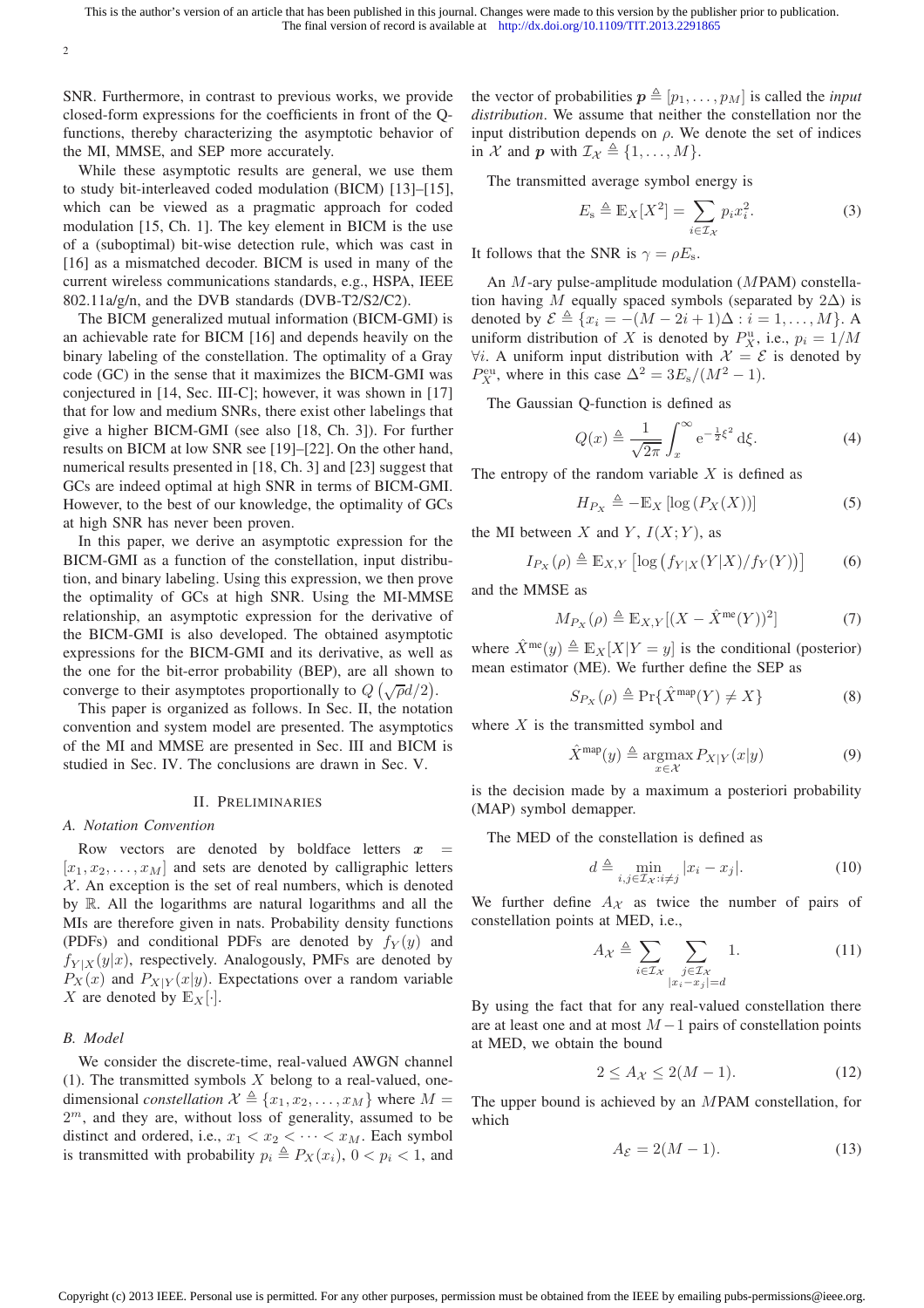3

 $\Box$ 

 $\Box$ 

Finally, for a given  $P_X$ , we define the constant

$$
B_{P_X} \triangleq \sum_{i \in \mathcal{I}_X} \sum_{\substack{j \in \mathcal{I}_X \\ |x_i - x_j| = d}} \sqrt{p_j p_i}.
$$
 (14)

For a uniform input distribution,  $P_X = P_X^{\mathrm{u}}$ , and thus,

$$
B_{P_X^{\rm u}} = \frac{A_{\mathcal{X}}}{M}.\tag{15}
$$

*Example 1:* Consider an unequally spaced 4-ary constellation with  $x_1 = -4$ ,  $x_2 = -2$ ,  $x_3 = 2$ , and  $x_4 = 4$ , and the input distribution  $p_i = i/10$  with  $i = 1, 2, 3, 4$ . The MED in (10) is  $d = 2$ ,  $E_s$  in (3) is  $E_s = 10$ ,  $A_{\mathcal{X}}$  in (11) is  $A_{\mathcal{X}} = 4$ (two pairs of constellation points at MED), and  $B_{P_X}$  in (14) is  $B_{P_X} = 2\sqrt{p_1 p_2} + 2\sqrt{p_3 p_4} \approx 0.98.$ 

#### III. HIGH-SNR ASYMPTOTICS

There exists a fundamental relationship between the MI and the MMSE for AWGN channels [24] (see also [25, Ch. 2]):

$$
\frac{\mathrm{d}}{\mathrm{d}\rho}I_{P_X}(\rho) = \frac{1}{2}M_{P_X}(\rho). \tag{16}
$$

Exploiting this MI-MMSE relation, bounds on the MI can be used to derive bounds on the MMSE and *vice versa*. The relationship in (16) will be used in the proof of Theorem 1.

Upper and lower bounds on the MI and MMSE for discrete constellations at high SNR can be found, e.g., in [5]–[7], [9]–[12]. While these bounds describe the correct asymptotic behavior, they are, in general, not tight in the sense that the ratio between them does not tend to one as  $\rho \to \infty$ . In what follows, we present exact asymptotic expressions for the MI and MMSE for any arbitrary  $P_X$ . We further present exact asymptotic expressions for the SEP.

# *A. Asymptotics of the MI, MMSE, and SEP*

For any given input distribution  $P_X$ , the MI tends to  $H_{P_X}$ as  $\rho$  tends to infinity. In the following we study how fast the MI converges towards its maximum  $H_{P_X}$  by analyzing the difference  $H_{P_X} - I_{P_X}(\rho)$ , i.e., by analyzing the conditional entropy of  $X$  given  $Y$ . Theorem 1 is the main result of this paper and characterizes the high-SNR behavior of the conditional entropy  $H(X|Y) = H_{P_X} - I_{P_X}(\rho)$ .

*Theorem 1:* For any  $P_X$ 

$$
\lim_{\rho \to \infty} \frac{H_{P_X} - I_{P_X}(\rho)}{Q\left(\sqrt{\rho}d/2\right)} = \pi B_{P_X} \tag{17}
$$

where  $B_{P<sub>x</sub>}$  is given by (14).

*Proof:* See Appendix A.  $\Box$ Similar to Theorem 1, we have the following asymptotic expressions for the MMSE and the SEP.

*Theorem 2:* For any P<sup>X</sup>

$$
\lim_{\rho \to \infty} \frac{M_{P_X}(\rho)}{Q\left(\sqrt{\rho}d/2\right)} = \frac{\pi d^2}{4} B_{P_X}.
$$
 (18)

*Proof:* See Appendix B. *Theorem 3:* For any  $P_X$ 

$$
\lim_{\rho \to \infty} \frac{S_{P_X}(\rho)}{Q\left(\sqrt{\rho}d/2\right)} = B_{P_X}.
$$
\n(19)

*Proof:* See Appendix C.

Theorems 1–3 reveal that, at high SNR, the MI, MMSE, and SEP behave as

$$
I_{P_X}(\rho) \approx H_{P_X} - \pi B_{P_X} Q \left( \sqrt{\rho} d/2 \right) \tag{20}
$$

$$
M_{P_X}(\rho) \approx \frac{\pi d^2}{4} B_{P_X} Q\left(\sqrt{\rho}d/2\right) \tag{21}
$$

$$
S_{P_X}(\rho) \approx B_{P_X} Q\left(\sqrt{\rho}d/2\right). \tag{22}
$$

The results in  $(20)$ – $(22)$  show that for any input distribution, the conditional entropy, MMSE, and SEP have the same high-SNR behavior: i.e., they are all proportional to a Gaussian Q-function, where the proportionality constants depend on the input distribution and, in the case of the MMSE, also on the MED of the constellation.

*Remark 1:* While the results presented in this section were derived only for one-dimensional (real-valued) constellations, they directly generalize to multidimensional constellations that are constructed as *ordered direct products* [21, eq. (1)] of onedimensional constellations. For example, the results directly generalize to rectangular quadrature amplitude modulation constellations.

#### *B. Discussion and Examples*

For a uniform input distribution ( $P_X = P_X^{\text{u}}$ ), Theorems 1–3 particularize to the following result.

*Corollary 4:* For any  $X$  and a uniform input distribution

$$
\lim_{\rho \to \infty} \frac{\log M - I_{P_X^{\rm u}}(\rho)}{Q\left(\sqrt{\rho}d/2\right)} = \pi \frac{A_{\mathcal{X}}}{M} \tag{23}
$$

$$
\lim_{\rho \to \infty} \frac{M_{P_X^{\mathrm{u}}}(\rho)}{Q\left(\sqrt{\rho}d/2\right)} = \frac{\pi d^2}{4} \frac{A_X}{M} \tag{24}
$$

$$
\lim_{\rho \to \infty} \frac{S_{P_X^{\mathrm{u}}}(\rho)}{Q\left(\sqrt{\rho}d/2\right)} = \frac{A_X}{M} \tag{25}
$$

where  $A_{\mathcal{X}}$  is given by (11).

*Proof:* From Theorems 1–3 and (15).

The expression (25) corresponds to the well-known high-SNR approximation for the SEP [26, eq. (2.3-29)]. Corollary 4 shows that for a uniform input distribution, the MI, the MMSE, and the SEP for discrete constellations in the high-SNR regime are functions of the MED of the constellation and the number of pairs of constellation points at MED.

For MPAM and a uniform input distribution ( $P_X = P_X^{\text{eu}}$ ), it follows from Corollary 4 and (13) that

$$
I_{P_X^{\text{eu}}}(\rho) \approx \log M - \frac{2\pi (M-1)}{M} Q\left(\sqrt{\rho}d/2\right) \tag{26}
$$

$$
M_{P_X^{\text{eu}}}(\rho) \approx \frac{6\pi E_s}{M(M+1)} Q\left(\sqrt{\rho}d/2\right) \tag{27}
$$

$$
S_{P_X^{\text{eu}}}(\rho) \approx \frac{2(M-1)}{M} Q\left(\sqrt{\rho}d/2\right). \tag{28}
$$

Table I summarizes the results obtained in Theorems 1–3, Corollary 4, and (26)–(28).

*Example 2:* In Fig. 1, we show  $\log M - I_{P_X^{\text{eu}}}(\rho)$  for 4PAM and 16PAM with uniform input distributions<sup>1</sup> together with

<sup>1</sup>Calculated numerically using Gauss-Hermite quadratures [23, Sec. III] with 300 quadrature points.

 $\Box$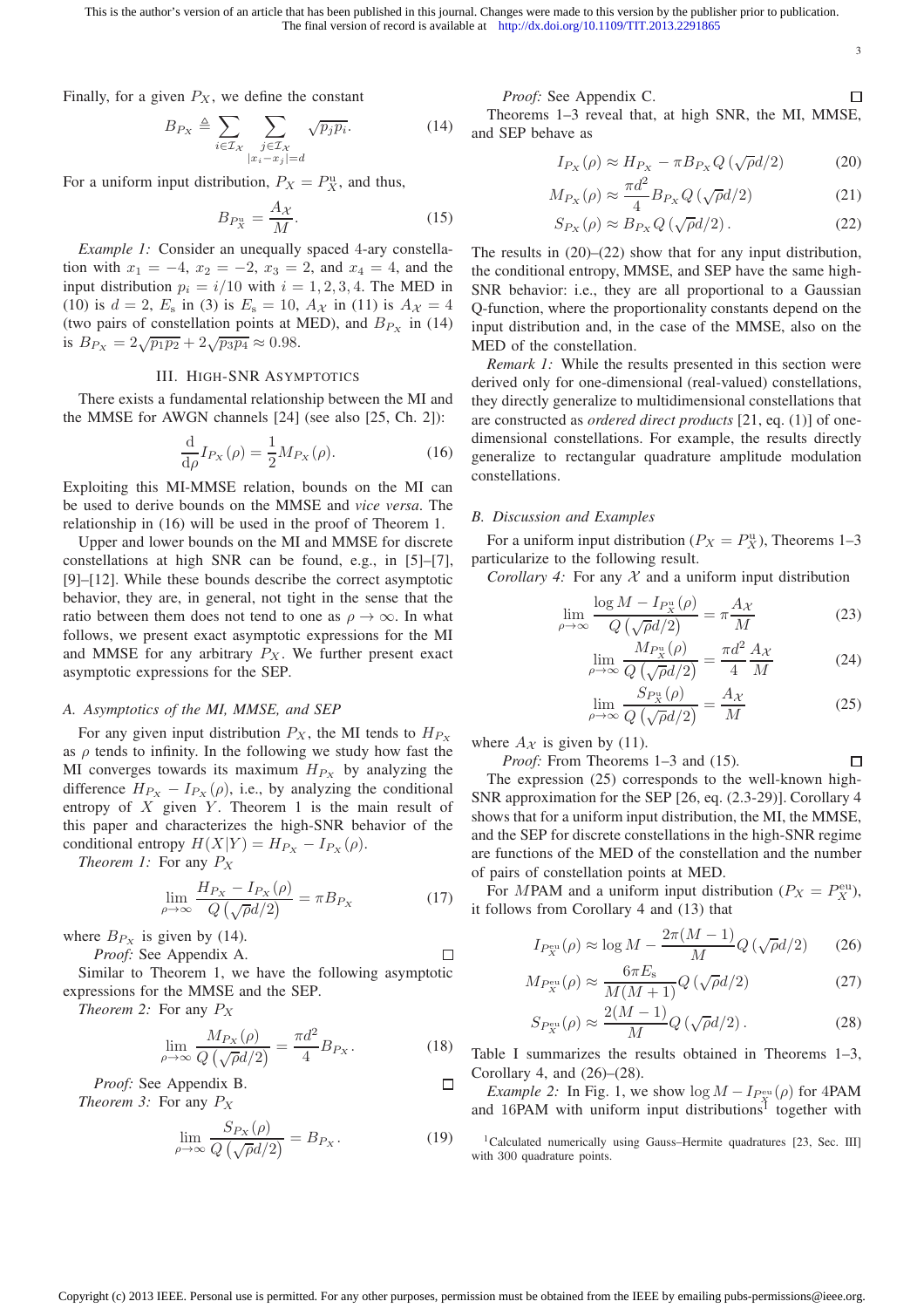TABLE I SUMMARY OF ASYMPTOTICS OF MI, MMSE, AND SEP.

4

| Input Distribution                                                                           | $P_X$                       | $P_{\rm Y}^{\rm u}$                         | $P_{X}^{\text{eu}}$          |
|----------------------------------------------------------------------------------------------|-----------------------------|---------------------------------------------|------------------------------|
| $H_{P_X} - I_{P_X}(\rho)$<br>$\lim_{\rho\to\infty}\frac{H(x)}{Q\left(\sqrt{\rho}d/2\right)}$ | $\pi B_{Px}$                | Аχ<br>$\overline{M}$                        | $2\pi(M-1)$                  |
| $\lim \frac{M_{P_X}(\rho)}{P(X)}$<br>$\rho \rightarrow \infty Q$                             | $\frac{\pi d^2}{4} B_{P_X}$ | $\pi d^2 A_{\mathcal{X}}$<br>$\overline{M}$ | $6\pi E_{\rm s}$<br>$M(M+1)$ |
| $S_{P_X}(\rho)$<br>lim<br>$\rho \rightarrow \infty Q$ $\left(\sqrt{\rho}\right)$             | $B_{P_X}$                   |                                             | $2(M-1)$                     |



Fig. 1.  $\log M - I_{P_{\text{ext}}^{\text{eu}}}(\rho)$  for 4PAM and 16PAM (solid lines) constellations (normalized to  $E_s = 1$ ) and the asymptotic expression in (26) (thick dashed lines). The lower and upper bounds [6, eq. (34)–(35)] and [11, eq. (17)–(19)] are also shown.

the asymptotic expression in (26). We also show the lower and upper bounds derived in  $[6, eq. (34)–(35)]$  and  $[11, eq. (17)–(17)]$ (19)]. Observe that (26) approximates  $I_{P_X^{\text{eu}}}(\rho)$  accurately for a large range of SNR. In Fig. 2, analogous results for the MMSE are presented, where the bounds derived in [6, eq. (30)–(31)] and  $[11, eq. (13)–(15)]$  are also included. Again, the asymptotic expression (27) approximates the MMSE accurately for a large range of SNR. For other examples with unequally spaced 4-ary constellations and nonuniform input distributions see [27, Example 3].

*Remark 2:* It follows from Corollary 4 that the constellation that maximizes the MI (or equivalently, the constellation that minimizes the MMSE and the SEP) at high SNR is the constellation that first maximizes the MED and then minimizes  $A<sub>X</sub>$ . It is easy to see that the one-dimensional constellation that maximizes the MED for a given  $E_s$  is the MPAM constellation  $(X = \mathcal{E}).$ 

# IV. APPLICATION: BINARY LABELINGS FOR BIT-INTERLEAVED CODED MODULATION

BICM can be viewed as a pragmatic approach for coded modulation. In BICM (see Fig. 3), the encoder is realized as a serial concatenation of a binary encoder, a bit-level interleaver,



Fig. 2.  $M_{P_{\mathbf{X}}^{\text{eu}}}(\rho)$  for 4PAM and 16PAM (solid lines) constellations (normalized to  $E_s = 1$ ) and the asymptotic expression in (27) (thick dashed lines). The lower and upper bounds [6, eq. (30)–(31)] and [11, eq. (13)–(15)] are also shown.

and a memoryless mapper; see [13]–[15] for more details. A key element in BICM is the memoryless mapper  $\Phi$  :  $\{0,1\}^m \to \mathcal{X}$ , which maps the coded bits  $\mathbf{Q} = [Q_1, \dots, Q_m]$ to constellation symbols. At the receiver side, the demapper computes a bit metric, typically in the form of a logarithmic likelihood ratio (LLR)

$$
\Lambda_k \triangleq \log \frac{f_{Y|Q_k}(y|1)}{f_{Y|Q_k}(y|0)}\tag{29}
$$

for  $k = 1, \ldots, m$ . The vector of LLRs  $\mathbf{\Lambda} = [\Lambda_1, \ldots, \Lambda_m]$  is deinterleaved and then decoded.

The BICM-GMI is an achievable rate for BICM, and thus, is an important quantity for such systems. In this section, we generalize the results in Sec. III to obtain asymptotic expressions for the BICM-GMI. We further study the relationship between the BICM-GMI and the BEP as well as the derivative of the BICM-GMI with respect to  $\rho$ . Finally, we show that at high SNR, GCs maximize BICM-GMI for one-dimensional constellations and uniform input distributions.

## *A. BICM Model*

Copyright (c) 2013 IEEE. Personal use is permitted. For any other purposes, permission must be obtained from the IEEE by emailing pubs-permissions@ieee.org.

A binary labeling for a constellation is defined by the vector  $l = [l_1, l_2, \dots, l_M]$  where  $l_i \in \{0, 1, \dots, M - 1\}$  is the integer representation of the  $i$ th length- $m$  binary label  $q_i = [q_{i,1}, \ldots, q_{i,m}] \in \{0,1\}^m$  associated with the symbol  $x_i$ , with  $q_{i,1}$  being the most significant bit. The labeling defines 2m *subconstellations*  $\mathcal{X}_{k,b} \subset \mathcal{X}$  for  $k = 1, \ldots, m$ and  $b \in \{0, 1\}$ , given by  $\mathcal{X}_{k,b} \triangleq \{x_i \in \mathcal{X} : q_{i,k} = b\}$  with  $|\mathcal{X}_{k,b}| = M/2$ . We define  $\mathcal{I}_{\mathcal{X}_{k,b}} \subset \{1, \ldots, M\}$  as the indices of the symbols in X that belong to  $\mathcal{X}_{k,b}$ .

*Example 3:* In Fig. 4, we show the 6 subconstellations for an 8PAM constellation labeled by the NBC  $l =$  $[0, 1, 2, 3, 4, 5, 6, 7]$  [21, Sec. II-B], as well as the corresponding values of  $\mathcal{I}_{\mathcal{X}_{k,b}}$  and  $A_{\mathcal{X}_{k,b}}$  (defined below).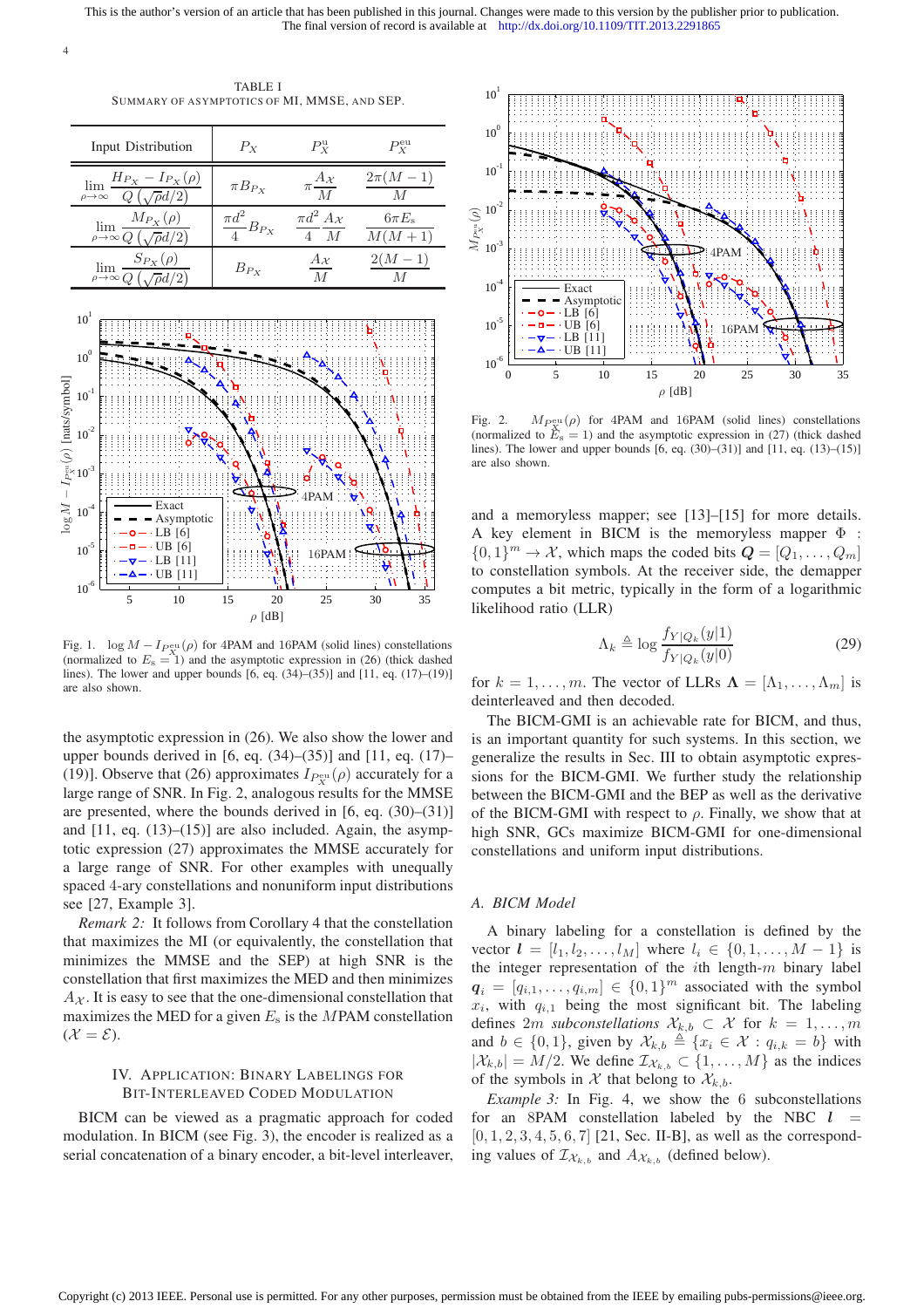

Fig. 3. A BICM scheme: The BICM encoder is formed by a serial concatenation of a binary encoder (ENC), a bit-level interleaver (II), and a memoryless mapper ( $\Phi$ ). The BICM decoder is based on a demapper ( $\Phi^{-1}$ ) that c (DEC).



Fig. 4. Subconstellations  $\mathcal{X}_{k,b}$  (black circles) for 8PAM labeled by the NBC  $l = [0, 1, 2, 3, 4, 5, 6, 7]$ , where the values of  $q_{i,k}$  for  $k = 1, 2, 3$  are highlighted in boldface, and where  $A_{\mathcal{X}} = 14$  and  $C_{\mathcal{X},l} = 22$ . The values of  $A_{\mathcal{X}_{k,b}}$  and  $\mathcal{I}_{\mathcal{X}_{k,b}}$  are also shown.

In BICM, the coded bits  $\mathbf{Q} = [Q_1, Q_2, \dots, Q_m]$  at the input of the mapper  $\Phi$  (see Fig. 3) are assumed to be independent but possibly nonuniformly distributed. Therefore, the vector of bit probabilities  $[P_{Q_1}(0), P_{Q_2}(0), \ldots, P_{Q_m}(0)]$  induces a symbol input distribution  $P_X$  via the labeling as [28, eq. (8)],  $[29, eq. (9)]$ 

$$
P_X(x_i) = p_i = \prod_{k=1}^{m} P_{Q_k}(q_{i,k}).
$$
\n(30)

Using (30), we obtain the conditional probabilities

$$
P_{X|Q_k}(x|b) = \begin{cases} \frac{P_X(x)}{P_{Q_k}(b)}, & \text{if } x \in \mathcal{X}_{k,b} \\ 0, & \text{if } x \notin \mathcal{X}_{k,b} \end{cases}
$$
(31)

for  $k = 1, \ldots, m$  and  $b \in \{0, 1\}$ . According to  $(31)$ , each of the  $2m$  conditional input distributions  $[P_{X|Q_k}(x_1|b), \ldots, P_{X|Q_k}(x_M|b)]$  has  $M/2$  non-zero probabilities, which specify which of the  $M/2$  symbols in X are included in  $\mathcal{X}_{k,b}$ . We shall use  $X_{k,b}$  to denote a random variable with support  $\mathcal{X}_{k,b}$  and PMF  $P_{X|Q_k}(x|b)$ . To shorten notation, we denote this PMF by  $P_{X_{k,b}}$ .

We next apply the results of Sec. III to BICM. To this end, we will often replace X and  $P_X$  in Sec. III by  $\mathcal{X}_{k,b}$ and  $P_{X_{k,b}}$ , respectively. Note, however, that d as defined in

(10) still denotes the MED of the constellation  $X$ . We will not consider the MED for subconstellations. This implies that it is possible that no pairs of constellation points in  $\mathcal{X}_{k,b}$  are at MED (see, for example,  $\mathcal{X}_{3,0}$  and  $\mathcal{X}_{3,1}$  in Fig. 4). It follows that the bounds (12) on  $A_{\mathcal{X}}$  modify to

$$
0 \le A_{\mathcal{X}_{k,b}} \le 2(M/2 - 1). \tag{32}
$$

5

# *B. Binary Labelings and Key Quantities for BICM*

The NBC  $[21, Sec. II-B]$  is defined as the binary labeling  $l$ where  $l_i = i-1$ . It is the only optimal labeling for BICM in the low-SNR regime for  $\mathcal{X} = \mathcal{E}$  [21, Theorem 14], [22]. A labeling l is said to be a GC if for all i, j for which  $|x_i - x_j| = d$ , the binary labels  $q_i$  and  $q_j$  are at Hamming distance one. One of the most popular GCs is the binary reflected Gray code (BRGC) [30]–[32].

To characterize binary labelings we define the constant

$$
C_{\mathcal{X},l} \triangleq \sum_{k=1}^{m} \sum_{i \in \mathcal{I}_{\mathcal{X}_{k,0}}} \sum_{\substack{j \in \mathcal{I}_{\mathcal{X}_{k,1}} \\ |x_i - x_j| = d}} 2 \tag{33}
$$

which corresponds to twice the total number of *different* bits between the labels of constellation symbol pairs at MED. For every given  $x_i \in \mathcal{X}_{k,0}$ , the inner sum in (33) considers all the constellation points in the subconstellation  $\mathcal{X}_{k,1}$  at MED from  $x_i \in \mathcal{X}_{k,0}$ . According to this interpretation, (33) can alternatively be expressed as

$$
C_{\mathcal{X},l} = \sum_{k=1}^{m} \left( A_{\mathcal{X}} - A_{\mathcal{X}_{k,0}} - A_{\mathcal{X}_{k,1}} \right) \tag{34}
$$

where  $A_{\mathcal{X}} - A_{\mathcal{X}_{k,0}} - A_{\mathcal{X}_{k,1}}$  corresponds to twice the number of pairs of constellation points at MED with different labeling at bit position  $k$ . For example, for the constellation and labeling in Fig. 4,  $A_{\mathcal{X}} = 14$  and  $C_{\mathcal{X},l} = 22$ .

For  $\mathcal{X} = \mathcal{E}$  and the NBC,  $C_{\mathcal{X},l}$  can be expressed as

$$
C_{\mathcal{E},l_{\text{NBC}}} = 2\sum_{k=1}^{m} (2^{k} - 1)
$$
  
= 2(2M - m - 2) (35)

which is obtained by noting that, for each k, there are  $2^k - 1$ symbols satisfying  $q_{i,k} \neq q_{i+1,k}$ , for  $i = 1, 2, \ldots, M - 1$ .

Note that, while  $A_{\mathcal{X}}$  in (11) depends only on the geometry of the constellation,  $C_{\mathcal{X},l}$  in (33) depends on both the geometry of the constellation and the labeling. Since any pair of constellation points at MED will differ in at least one bit, we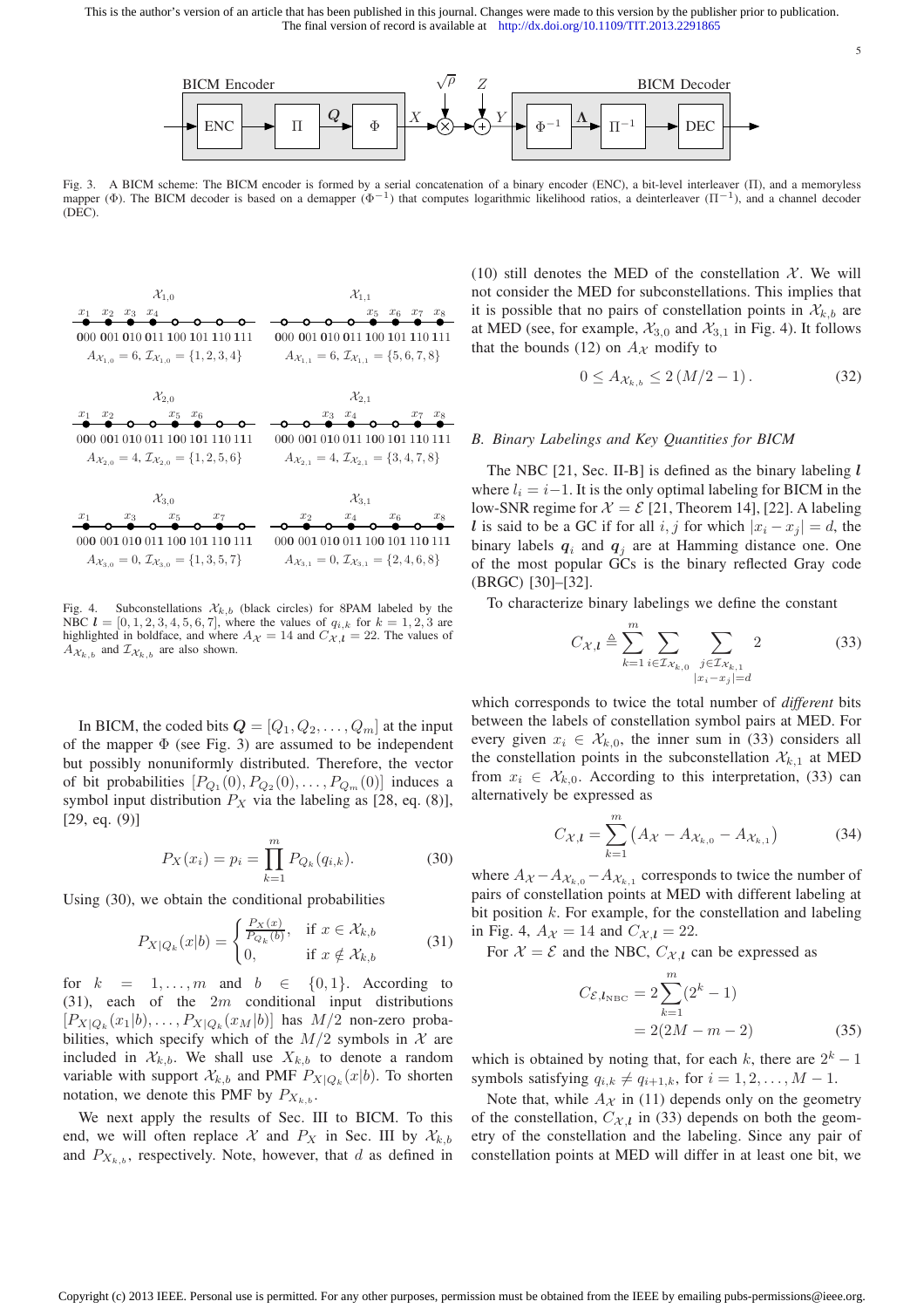6

have for any  $\mathcal X$  and  $\mathbf l$ 

$$
C_{\mathcal{X},l} \ge A_{\mathcal{X}}.\tag{36}
$$

To state our main results on BICM, and in analogy to (14), we define the constant

$$
D_{P_X,l} \triangleq \sum_{k=1}^{m} \sum_{i \in \mathcal{I}_{\mathcal{X}_{k,0}}} \sum_{\substack{j \in \mathcal{I}_{\mathcal{X}_{k,1}} \\ |x_i - x_j| = d}} 2\sqrt{p_j p_i}.
$$
 (37)

Analog to (15), for a uniform input distribution

$$
D_{P_X^{\mathrm{u}},l} = \frac{C_{\mathcal{X},l}}{M}.\tag{38}
$$

# *C. Asymptotic Characterization of BICM*

The BICM-GMI is an achievable rate for BICM [16] and is one of the key quantities used to analyze BICM systems. For any  $P_X$  and l, the BICM-GMI is defined as [16, eq. (10)], [21, eqs. (32) and  $(41)$ ]<sup>2</sup>

$$
I_{P_X,l}^{\text{bicm}}(\rho) \triangleq \sum_{k=1}^{m} I(Q_k; Y)
$$
\n
$$
= \sum_{k=1}^{m} \left( I_{P_X}(\rho) - \sum_{b \in \{0,1\}} P_{Q_k}(b) I_{P_{X_{k,b}}}(\rho) \right). \tag{39}
$$

Twice the derivative of  $I_{P_X,l}^{bicm}(\rho)$  is given by [33, eq. (3)]<sup>3</sup>

$$
M_{P_X,l}^{\text{bicm}}(\rho) \triangleq 2 \frac{\mathrm{d}I_{P_X,l}^{\text{bicm}}(\rho)}{\mathrm{d}\rho} \qquad (41)
$$
  
= 
$$
\sum_{k=1}^{m} \left( M_{P_X}(\rho) - \sum_{b \in \{0,1\}} P_{Q_k}(b) M_{P_{X_{k,b}}}(\rho) \right).
$$
  
(42)

In these expressions,  $I_{P_{X_{k,b}}}(\rho)$  and  $M_{P_{X_{k,b}}}(\rho)$  are defined, in analogy to  $(6)$ – $(7)$ , as

$$
I_{P_{X_{k,b}}}(\rho) \triangleq \mathbb{E}_{X_{k,b},Y} \left[ \log \left( f_{Y|X_{k,b}}(Y|X_{k,b}) / f_{Y}(Y) \right) \right] \tag{43}
$$

and

$$
M_{P_{X_{k,b}}}(\rho) \triangleq \mathbb{E}_{X_{k,b},Y}[(X_{k,b} - \hat{X}_{P_{X_{k,b}}}^{\text{me}}(Y))^2] \tag{44}
$$

$$
\hat{X}_{P_{X_{k,b}}}(y) \triangleq \mathbb{E}_{X_{k,b}}[X_{k,b}|Y=y]
$$
\n(45)

where  $Y$  is the random variable resulting from transmitting  $X_{k,b} \in \mathcal{X}_{k,b}$  over the AWGN channel (1).

We define the BEP  $as<sup>4</sup>$ 

$$
B_{P_X,l}(\rho) \triangleq \frac{1}{m} \sum_{k=1}^{m} \Pr{\{\hat{Q}_k^{\text{map}}(Y) \neq Q_k\}} \tag{46}
$$

where  $Q_k$  is the transmitted bit and  $\hat{Q}_k^{\text{map}}(Y)$  is a hard-decision on the bit, i.e.,  $[\hat{Q}_1^{\text{map}}(y), \dots, \hat{Q}_m^{\text{map}}(y)] = \Phi^{-1}(\hat{X}^{\text{map}}(y))$  with

<sup>3</sup>Since the BICM-GMI is not an MI, its derivative is not an MMSE [33]. We thus avoid using the name MMSE, although we do use the MMSE-like notation  $M_{P_X,l}^{\text{bicm}}(\rho)$ .

<sup>4</sup>Note that (46) is the BEP averaged over the m bit positions, in contrast to the BICM-GMI in (40), which is a sum of  $m$  bit-wise MIs.

TABLE II DIFFERENT PARAMETERS FOR THE CONSTELLATION AND INPUT DISTRIBUTIONS IN EXAMPLE 4.

| $\boldsymbol{p}$    | $P_{Q_1}(0), P_{Q_2}(0)$ | $H_{P_{Y}}$ | $D_{P_X,l}$ |        |
|---------------------|--------------------------|-------------|-------------|--------|
| $\boldsymbol{p}'$   | 1/2, 1/2                 | 1.3863      | 1.0000      | 0.6325 |
| $p^{\prime\prime}$  | 1/2, 1/4                 | 1.2555      | 0.8660      | 0.7559 |
| $\boldsymbol{p}'''$ | 4/5, 4/5                 | 1.0008      | 0.8000      | 0.5423 |

 $\hat{X}^{\text{map}}(y)$  given by (9).<sup>5</sup>

The BICM-GMI tends to  $H_{P_X}$  as  $\rho$  tends to infinity. The following theorem shows how fast  $I_{P_X,l}^{\text{bicm}}(\rho)$  converges to  $H_{P_X}$ . *Theorem 5:* For any  $P_X$  and  $\ell$ 

$$
\lim_{\rho \to \infty} \frac{H_{P_X} - I_{P_X,l}^{\text{biem}}(\rho)}{Q\left(\sqrt{\rho}d/2\right)} = \pi D_{P_X,l} \tag{47}
$$

where  $D_{P_X,l}$  is given by (37). *Proof:* See Appendix D.

 $\Box$ 

 $\Box$ 

Similar to Theorems 2 and 3, we have following asymptotic expressions for  $M_{P_X,l}^{\text{bicm}}(\rho)$  and the BEP.

*Theorem 6:* For any  $P_X$  and  $\ell$ 

$$
\lim_{\rho \to \infty} \frac{M_{P_X,l}^{\text{biem}}(\rho)}{Q\left(\sqrt{\rho}d/2\right)} = \frac{\pi d^2}{4} D_{P_X,l}.\tag{48}
$$

*Proof:* See Appendix E. *Theorem 7:* For any 
$$
P_X
$$
 and  $l$ 

$$
\lim_{\rho \to \infty} \frac{B_{P_X, l}(\rho)}{Q\left(\sqrt{\rho}d/2\right)} = \frac{D_{P_X, l}}{m}.
$$
\n(49)

*Proof:* See Appendix F.  $\Box$ It follows from Theorems 5–7 that, at high SNR, the BICM-GMI,  $M_{P_X,l}^{\text{bicm}}(\rho)$ , and the BEP behave as

$$
I_{P_X,l}^{\text{bicm}}(\rho) \approx H_{P_X} - \pi D_{P_X,l} Q \left( \sqrt{\rho} d/2 \right) \tag{50}
$$

$$
M_{P_X,l}^{\text{bicm}}(\rho) \approx \frac{\pi d^2}{4} D_{P_X,l} Q\left(\sqrt{\rho}d/2\right) \tag{51}
$$

$$
B_{P_X,l}(\rho) \approx \frac{D_{P_X,l}}{m} Q\left(\sqrt{\rho}d/2\right). \tag{52}
$$

For a given constellation and input distribution, the results in (50)–(52) indicate that, at high SNR, a maximization of the BICM-GMI over binary labelings is equivalent to a minimization of both its derivative and the BEP.

*Example 4:* Consider the constellation  $\mathcal{X} = \{\pm 4, \pm 2\}$  in Example 1 and the labeling  $l_{\text{GC}} = [0, 1, 3, 2]$ , which gives  $A_{\mathcal{X}} = C_{\mathcal{X},l} = 4$ . Furthermore, consider the three input distributions

$$
\mathbf{p}' = [1/4, 1/4, 1/4, 1/4] \n\mathbf{p}'' = [1/8, 3/8, 3/8, 1/8] \n\mathbf{p}''' = [16/25, 4/25, 1/25, 4/25]
$$

which are induced by the bit probabilities listed in the second column of Table II. Table II further lists  $H_{P_X}$ ,  $D_{P_X,l}$ , and d

<sup>5</sup>The BEP in (46) is based on hard-decisions made by the *symbol-wise* MAP demapper. Alternatively, one could study a *bit-wise* MAP demapper for which  $\hat{Q}_{k}^{mab}(y) = \operatorname{argmax}_{b \in \{0,1\}} P_{Q_k|Y}(b|y)$ . This demapper minimizes the BEP [34] (see also [35]), but its analysis is much more involved.

 $2$ Even though the BICM-GMI is fully determined by the bit probabilities  $[P_{Q_1}(0), P_{Q_2}(0), \ldots, P_{Q_m}(0)]$ , we express it as a function of the input distribution  $\tilde{P}_X$  in (30).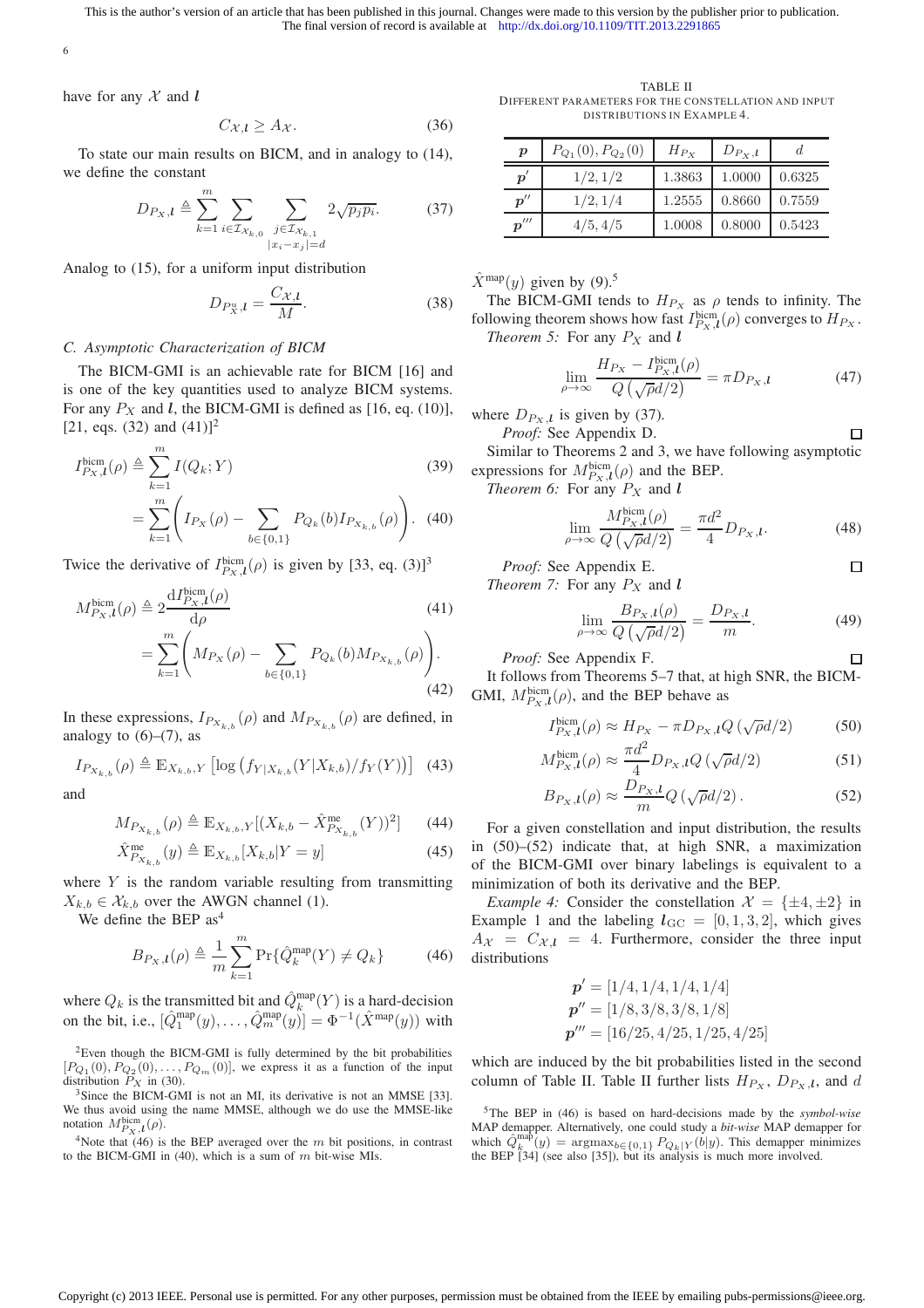

Fig. 5.  $I_{P_X,l}^{\text{bicm}}(\rho)$  for the three input distributions in Example 4 and the constellation  $\mathcal{X} = {\pm 4, \pm 2}$  (normalized to  $E_s = 1$ ) (solid lines with markers) and the asymptotic expression in (50) (thick dashed lines).



Fig. 6.  $H_{P_X} - I_{P_X}^{\text{bicm}}(\rho)$  for the three input distributions in Example 4 and the constellation  $\mathcal{X} = {\pm 4, \pm 2}$  (normalized to  $E_s = 1$ ) (solid lines with markers) and the asymptotic expression in (50) (thick dashed lines), i.e.,  $H_{P_X} - I_{P_X,l}^{\text{bicm}}(\rho) \approx \pi D_{P_X,l} Q(\sqrt{\rho}d/2)$ .

when the constellation is normalized to  $E_s = 1$ . Fig. 5 shows the BICM-GMI curves and Fig. 6 shows the corresponding curves for  $H_{P_X} - I_{P_X,l}^{bicm}(\rho)$ . The asymptotic expression (50) is also shown. Observe how this asymptotic expression approximates well the BICM-GMI for a large range of SNR.

For a uniform input distribution, Theorems 5–7 particularize to the following result.

*Corollary 8:* For any  $X$  and  $l$  and a uniform input distri-

TABLE III SUMMARY OF ASYMPTOTICS OF THE BICM-GMI, TWICE ITS DERIVATIVE, AND THE BEP.

7

| Input Distribution                                                                                           | $P_X$                        | $P_{\rm Y}^{\rm u}$                                |
|--------------------------------------------------------------------------------------------------------------|------------------------------|----------------------------------------------------|
| $H_{P_{X}}-I_{P_{X},l}^{\rm bicm}(\rho)$<br>lim<br>$\rho\!\rightarrow\!\infty$                               | $\pi D_{P_X,l}$              | $C_{\mathcal{X},\boldsymbol{l}}$<br>$\overline{M}$ |
| $M^\mathrm{bicm}_{P_X,\boldsymbol{l}}(\rho)$<br>$\lim_{\rho\to\infty}\frac{1}{Q\left(\sqrt{\rho}d/2\right)}$ | $\frac{\pi d^2}{4}D_{P_X,l}$ | $\pi d^2 C_{\mathcal{X},l}$                        |
| $B_{P_X,l}(\rho)$<br>$\rho \rightarrow \infty Q$ $\left(\sqrt{\rho d}\right)$<br>(2)                         | $D_{P_X,l}$<br>m             | $C_{\mathcal{X},l}$<br>$m\,M$                      |

bution

$$
\lim_{\rho \to \infty} \frac{\log M - I_{P_X^{\text{tr,II}}}^{\text{biem}}(\rho)}{Q\left(\sqrt{\rho}d/2\right)} = \pi \frac{C_{\mathcal{X},l}}{M} \tag{53}
$$

$$
\lim_{\rho \to \infty} \frac{M_{P_X^{\text{min}}}(p)}{Q\left(\sqrt{\rho}d/2\right)} = \frac{\pi d^2}{4} \frac{C_{\mathcal{X},l}}{M} \tag{54}
$$

$$
\lim_{\rho \to \infty} \frac{B_{P_X^n, l}(\rho)}{Q\left(\sqrt{\rho}d/2\right)} = \frac{C_{\mathcal{X},l}}{mM} \tag{55}
$$

where  $C_{\mathcal{X},l}$  is given by (33).

 $\rho$ 

*Proof:* From Theorems 5–7 and (38).  $\Box$ 

The expression in (55) for the BEP is well-known, see, e.g., [36, p. 130]. The asymptotic results for BICM are summarized in Table III.

# *D. Classification of Labelings at high SNR*

To study the asymptotic behavior of the BICM-GMI for different labelings  $l$ , we introduce the two functions

$$
K_{P_X,l}^{\text{mi}}(\rho) \triangleq \frac{H_{P_X} - I_{P_X,l}^{\text{biem}}(\rho)}{H_{P_X} - I_{P_X}(\rho)}
$$
(56)

$$
K_{P_X,l}^{\text{mmse}}(\rho) \triangleq \frac{M_{P_X,l}^{\text{biem}}(\rho)}{M_{P_X}(\rho)}.
$$
\n(57)

Noting that  $I_{P_X,l}^{\text{bicm}}(\rho) \leq I_{P_X}(\rho)$  [14, eq. (16)], [21, Theorem 5], we have

$$
K_{P_X,l}^{\text{mi}}(\rho) \ge 1. \tag{58}
$$

We further define

$$
T_{P_X,l} \triangleq \lim_{\rho \to \infty} K_{P_X,l}^{\text{mi}}(\rho) \tag{59}
$$

$$
= \lim_{\rho \to \infty} K_{P_X, \mathbf{l}}^{\text{mmse}}(\rho) \tag{60}
$$

where  $(60)$  follows from L'Hôpital's rule. Theorems 1 and 5 yield

$$
T_{P_X,l} = \frac{D_{P_X,l}}{B_{P_X}}.\t(61)
$$

Furthermore, by (58),

$$
T_{P_X,l} \ge 1. \tag{62}
$$

We next study  $T_{P_X,l}$  for a uniform input distribution  $P_X^{\text{u}}$ . With a slight abuse of notation, we will refer to  $T_{P_X^n,l}$  as  $T_{\mathcal{X},l}$ .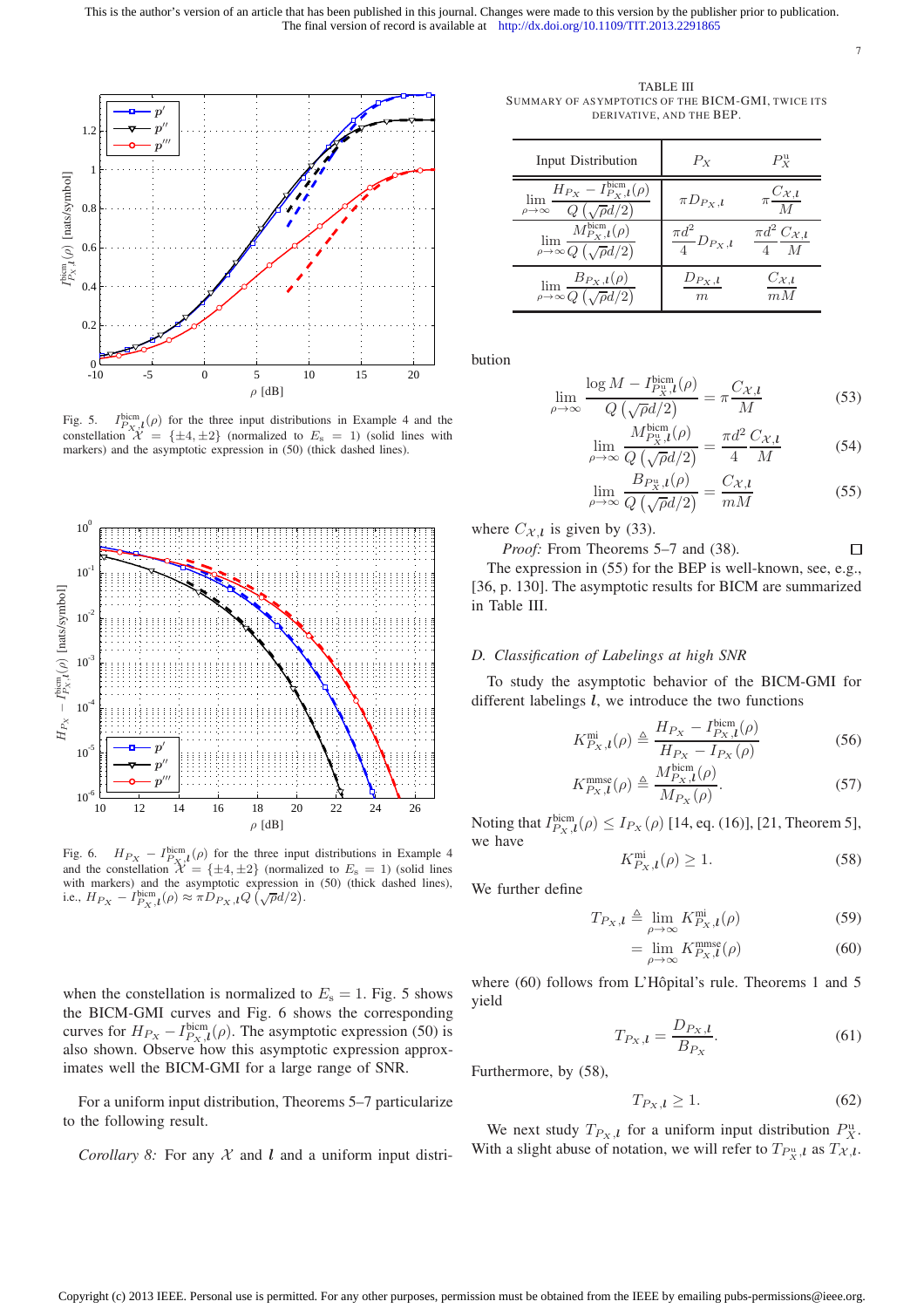8

*Corollary 9:* For any labeling l and constellation  $X$ ,

$$
T_{\mathcal{X},l} = \frac{C_{\mathcal{X},l}}{A_{\mathcal{X}}}.\tag{63}
$$

*Proof:* Follows by using (38) and (15) in (61).  $\Box$ By Corollary 9, an upper bound on  $C_{\mathcal{X},l}$  yields an upper bound on  $T_{\mathcal{X},\bm{l}}$ .

*Theorem 10:* For any one-dimensional constellation  $X$  and any labeling l

$$
C_{\mathcal{X},l} \le \min\left(mA_{\mathcal{X}},(m-1)A_{\mathcal{X}} + M\right) \tag{64}
$$

and hence

$$
T_{\mathcal{X},l} \le \frac{\min\left(mA_{\mathcal{X}}, \left(m-1\right)A_{\mathcal{X}} + M\right)}{A_{\mathcal{X}}}.\tag{65}
$$

*Proof:* By definition, we have  $A_{\mathcal{X}_{k,0}} \geq 0$  and  $A_{\mathcal{X}_{k,1}} \geq 0$ which by (34) yields

$$
C_{\mathcal{X},l} \le m A_{\mathcal{X}}.\tag{66}
$$

This bound holds with equality if the labels of all  $A_{\mathcal{X}}/2$ pairs of constellation points at MED differ in exactly m bits. Conversely, (66) can only hold with equality if  $A_{\mathcal{X}} \leq M$ , since there are only  $M/2$  pairs of labels at Hamming distance *m*. For  $A_{\mathcal{X}} > M$ , the quantity  $C_{\mathcal{X},l}$  is maximized if the labels of  $M/2$  constellation pairs differ in m bits and the labels of the remaining  $(A_{\mathcal{X}} - M)/2$  pairs differ in  $m - 1$  bits, which gives

$$
C_{\mathcal{X},l} \le mM + (m-1)(A_{\mathcal{X}} - M) \tag{67}
$$

$$
= (m-1)A_{\mathcal{X}} + M, \quad A_{\mathcal{X}} > M. \tag{68}
$$

Combining (66) and (68) proves (64), which together with (63) proves (65). П

For an MPAM constellation, Theorem 10 specializes to

$$
C_{\mathcal{E},l} \le 2mM - 2m - M + 2 \tag{69}
$$

$$
T_{\mathcal{E},l} \le m - \frac{M-2}{2M-2}.\tag{70}
$$

Furthermore, if the MPAM constellation is labeled with the NBC, we obtain from (35)

$$
T_{\mathcal{E},l_{\text{NBC}}} = \frac{2M - m - 2}{M - 1}.\tag{71}
$$

*Example 5:* In Fig. 7, we show the functions  $K_{P_{X}^{\text{nu}}\text{,}l}^{\text{mi}}(\rho)$ and  $K_{\text{peu},l}^{\text{mmse}}(\rho)$  in (56) and (57), respectively, for a 4PAM constellation with a uniform input distribution ( $P_X = P_X^{\text{eu}}$ ,  $A_{\mathcal{X}} = 6$ ) and the three labelings that give a different BICM-GMI:  $l_{\text{GC}} = [0, 1, 3, 2], l_{\text{NBC}} = [0, 1, 2, 3],$  and  $l_{\text{AGC}} =$  $[0, 3, 2, 1]$ <sup>6</sup>. The values of  $T_{\mathcal{E},l}$  are also shown. In contrast to the BICM-GMI curves plotted, e.g., in [17, Fig. 3] and [33, Fig. 1], the functions  $K_{P_{\mathcal{X}}^{\text{out}}}^{\text{mi}}(\rho)$  and  $K_{P_{\mathcal{X}}^{\text{m}}l}^{\text{mmse}}(\rho)$  allow us to study different labelings at high SNR. Observe that the GC gives  $T_{\mathcal{E},l_{\text{GC}}} = 1$ , and that the AGC achieves the upper bound in (70), i.e.,  $T_{\mathcal{E}, l_{\text{AGC}}} = 5/3$ . The function  $K_{\text{Pem},l}^{\text{mmse}}(\rho)$ also allows us to study different labelings at low SNR: Fig. 7 shows that the NBC is the binary labeling for 4PAM that gives the largest value for  $M_{P_X^u,l}^{\text{bicm}}(\rho)$  as  $\rho$  tends to zero, which agrees



Fig. 7. Functions  $K_{P_{\mathcal{X},l}}^{\text{mi}}(\rho)$  (dashed lines) and  $K_{P_{\mathcal{X},l}}^{\text{mense}}(\rho)$  (solid lines) for 4PAM (normalized to  $E_s = 1$ ) and all three nonequivalent labelings. The values of  $T_{\mathcal{E},l}$  are also shown.



Fig. 8.  $K_{P_{\text{ext}}}^{\text{mmse}}(\rho)$  for the 458 labelings that give a different BICM-GMI for 8PAM (normalized to  $E_s = 1$ ). The values of  $T_{\mathcal{E},l}$  for the three nonequivalent GCs, the NBC, and the AGC are also shown (thick lines).

with [20], [21, Theorem 14].<sup>7</sup>

*Example 6:* In Fig. 8, we show the function  $K_{P^{\text{eu},l}}^{\text{mmse}}(\rho)$  for 8PAM  $(P_X = P_X^{\text{eu}}, A_X = 14)$  and all the 458<sup> $\lambda$ </sup> labelings that give a different BICM-GMI [23]. The value  $T_{\mathcal{E},l_{\text{NBC}}}$ obtained using (71) is also shown. We further highlight the three nonequivalent GCs (in terms of BEP) [31, Table I]: the BRGC  $\mathbf{l} = [0, 1, 3, 2, 6, 7, 5, 4], \mathbf{l} = [0, 1, 3, 2, 6, 4, 5, 7],$  and  $l = [0, 1, 3, 7, 5, 4, 6, 2]$ . All these GCs give  $T_{\mathcal{E},l} = 1$ . Observe that there are 12 possible values of  $T_{\mathcal{E},l}$ , which is consistent

<sup>&</sup>lt;sup>6</sup>The anti-Gray code (AGC) will be formally introduced in Sec. IV-E.

<sup>&</sup>lt;sup>7</sup>The relationship between the coefficient  $\alpha$  determining the low-SNR behavior of a zero-mean constellation with a uniform input distribution [21, eq. (47)] and  $K_{P_{\mathcal{X}}^{\text{mmse}}}^{\text{mmse}}(\rho)$  is  $\alpha \log 2 = \lim_{\rho \to 0} K_{P_{\mathcal{X}}^{\text{mmse}}}^{\text{mmse}}(\rho)$  (see also [24, eq. (86)]).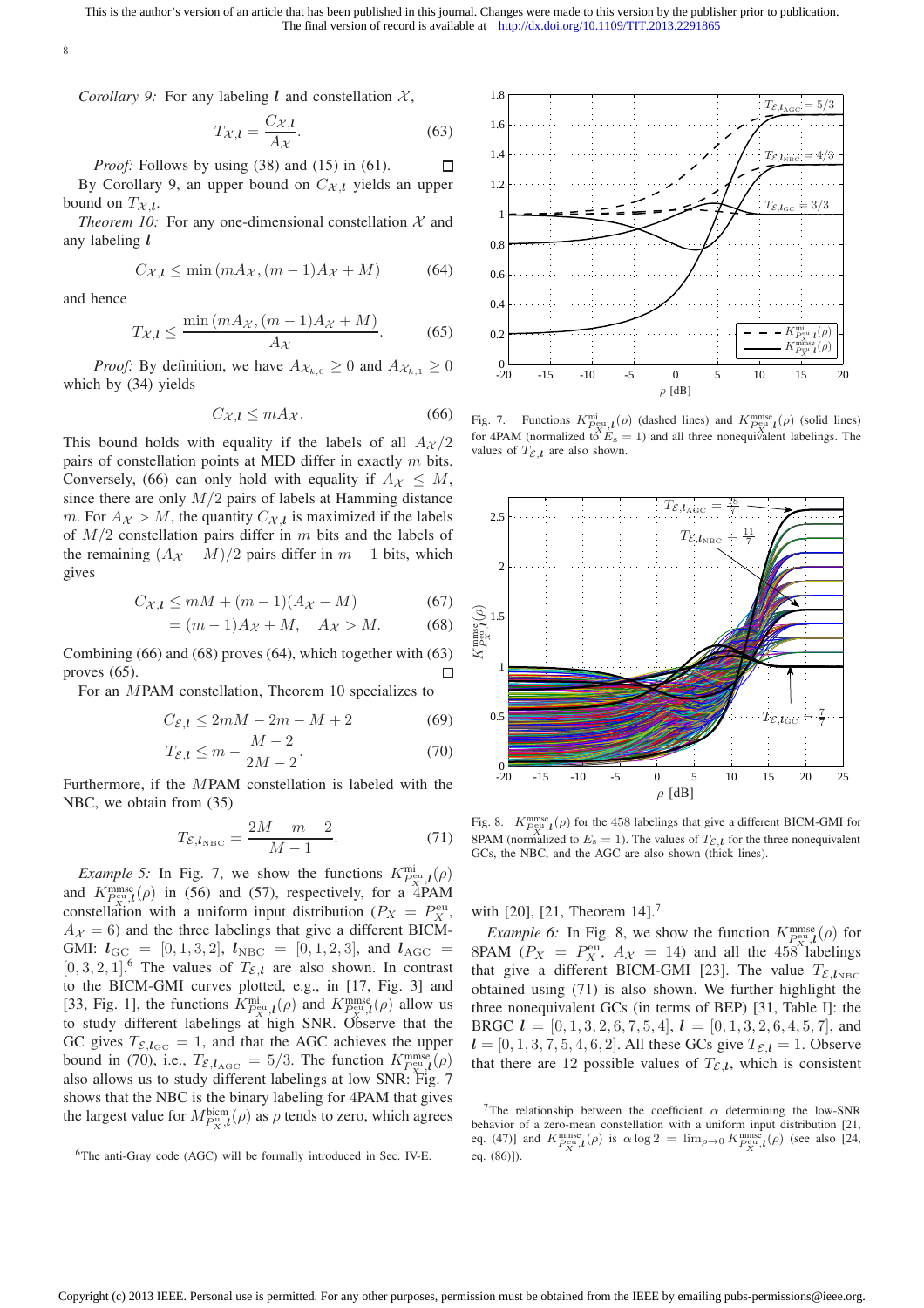

Fig. 9. Approximated  $O_{T_X,l}(t)$  using  $10^9$  randomly generated labelings for 16PAM (normalized to  $E_s = 1$ ). For GCs, we have  $T_{\mathcal{E},l_{\text{GC}}} = 1$  and for the NBC, we have  $T_{\mathcal{E},l_{\text{NBC}}} = 26/15$ . The upper bound (70) is also shown.

with [23, Fig. 3].<sup>8</sup> Using (55), the 12 values of  $T_{\mathcal{E},l}$  in Fig. 8 translate into 12 different asymptotic BEP curves, which were recently reported in [35, Fig. 4].

*Example 7:* Motivated by [21, Fig. 6], we study the relative occurrence of labelings with a given  $T_{\mathcal{X},l}$ , i.e.,

$$
O_{T_{\mathcal{X},l}}(t) \triangleq \frac{\text{number of labelings with } T_{\mathcal{X},l} = t}{\text{total number of labelings}}.
$$
 (72)

In Fig. 9, we present an approximation of  $O_{T_{\mathcal{X},l}}(t)$  for 16PAM, obtained by randomly generating  $10^9$  labelings. We highlight  $T_{\mathcal{E},l_{\text{GC}}}$  and  $T_{\mathcal{E},l_{\text{NEC}}}$ . The upper bound (70) is also shown. Observe that most of the possible labelings are not Gray.

#### *E. Gray Codes, Anti-Gray Codes, and Asymptotic Optimality*

In view of the lower bound  $(62)$ , we say that a labeling l is *asymptotically optimal* (AO) in terms of BICM-GMI for a constellation  $X$  and a uniform input distribution if it satisfies  $T_{X,l} = 1$ . Intuitively, an AO labeling is a binary labeling for which the BICM-GMI approaches  $H_{Px}$  as fast as the MI does for the same constellation  $X$ .

By inspection of (71), we see that the NBC for MPAM is not an AO labeling for  $m > 2$ . The following theorem demonstrates that GCs are AO at high SNR. Thus, it proves the conjecture of the optimality of GCs at high SNR in terms of BICM-GMI [14, Sec. III-C].

*Theorem 11:* For any constellation  $X$  and a uniform input distribution, a labeling is AO if and only if it is a GC.

*Proof:* By definition, for a GC, all pairs of labelings of constellation points at MED are at Hamming distance one. Thus,  $A_{\mathcal{X}} = C_{\mathcal{X},l}$ , and by (63),  $T_{\mathcal{X},l} = 1$ , demonstrating that every GC is AO. Conversely, for every non-GC, there is at least one pair of constellation points at MED with Hamming distance larger than one. Consequently, every non-GC gives  $C_{\mathcal{X},l} > A_{\mathcal{X}}$ , and therefore,  $T_{\mathcal{X},l} > 1$ .  $\Box$ 

*Remark 3:* The optimality of GCs directly extends to multidimensional constellations that are constructed as direct products of one-dimensional constellations, provided that the labeling is generated via an ordered direct product of GCs. This construction of constellation and labelings was formally studied e.g., in [21, Theorem 15].

9

*Remark 4:* While the NBC is not AO for an MPAM constellation, it may be AO for an unequally spaced constellation. For example, this is the case if the NBC is used with the constellation in Example 1, in which case the NBC is a GC.

Theorem 11 shows that GCs minimize  $T_{\mathcal{X},l}$ . In what follows, we show that, for MPAM constellations, it is always possible to construct a labeling that maximizes  $T_{\mathcal{E},l}$ , i.e., a labeling that achieves the upper bound (70).

Let  $\mathcal{C}_{\mathcal{X}}$  denote the set of all possible values that  $C_{\mathcal{X},l}$  can take. Noting that  $C_{\mathcal{X},l}$  is an even integer bounded by (36) and (64), it follows that, for any constellation  $X$ , the cardinality of  $C_{\mathcal{X}}$  satisfies

$$
|\mathcal{C}_\mathcal{X}| \le \frac{1}{2} \min \left\{ (m-1)A_\mathcal{X} + 2, (m-2)A_\mathcal{X} + M + 2 \right\}.
$$
\n(73)

The expression (73) is an upper bound on the number of classes of labelings with different high-SNR behavior in terms of BICM-GMI (or equivalently BEP). For the particular case of  $\mathcal{X} = \mathcal{E}$ , we obtain from (13) and (73)

$$
|\mathcal{C}_{\mathcal{E}}| \le mM - \frac{3M}{2} - m + 3. \tag{74}
$$

For example, for 4PAM we have  $|\mathcal{C}_{\mathcal{E}}| \leq 3$  and for 8PAM we have  $|\mathcal{C}_{\mathcal{E}}| \leq 12$ , which is consistent with the 3 and 12 classes at high SNR shown in Fig. 7 and Fig. 8, respectively. For 16PAM, the upper bound (74) indicates that there are at most 39 classes. However, Fig. 9 shows only 37 classes, all giving rise to a  $T_{\mathcal{E},l}$  strictly smaller than (70). This raises the question of whether to produce Fig. 9 we were drawing not enough labelings<sup>9</sup> or whether the upper bounds (70) and (74) are loose. As we shall show next, (70) is achieved by an AGC.

The AGC of order  $m \geq 2$  is defined by the  $M \times m$  binary matrix  $\mathbf{W}_m$  (the *i*th row is the binary label for  $x_i$ ) where  $\mathbf{W}_m$ is constructed according to the following recursive procedure:

Let  $W_1 = [0, 1]^\mathsf{T}$ . Construct  $W_m$  from  $W_{m-1}$  following the next three steps:

- Step 1 Reverse the order of the  $M/2$  rows in  $W_{m-1}$ , and append them below  $\mathbf{W}_{m-1}$  to construct a new matrix  $\mathbf{W}'_m$  with M rows and  $m-1$  columns.
- Step 2 Append the length  $M$  column vector  $[0, 1, 0, 1, \ldots, 0, 1]$ <sup>T</sup> to the left of  $\mathbf{W}'_m$  to create  $\mathbf{W}'_m$ , with M rows and m columns.

Step 3 Negate all bits in the lower half of  $\mathbf{W}'_m$  to obtain  $\mathbf{W}_m$ .

This recursive construction is illustrated in Fig. 10 for  $m =$ 2 and  $m = 3$ . The following lemma shows that it indeed leads to a valid labeling.

*Lemma 12:* All the rows in  $W_m$  are unique and every odd row differs in m bits compared to its subsequent row.

<sup>&</sup>lt;sup>8</sup>Further note that  $\lim_{\rho \to 0} K_{P_X^{\text{mmse}}}^{\text{mmse}}$ ,  $(\rho)$  reveals the 72 classes of labelings reported in [21, Fig. 6 (a)].

<sup>&</sup>lt;sup>9</sup>Without discarding trivial operations, there are  $16! \approx 2.1 \cdot 10^{13}$  labelings, so randomly generating  $10^9$  labelings covers only a small fraction of all possible labelings.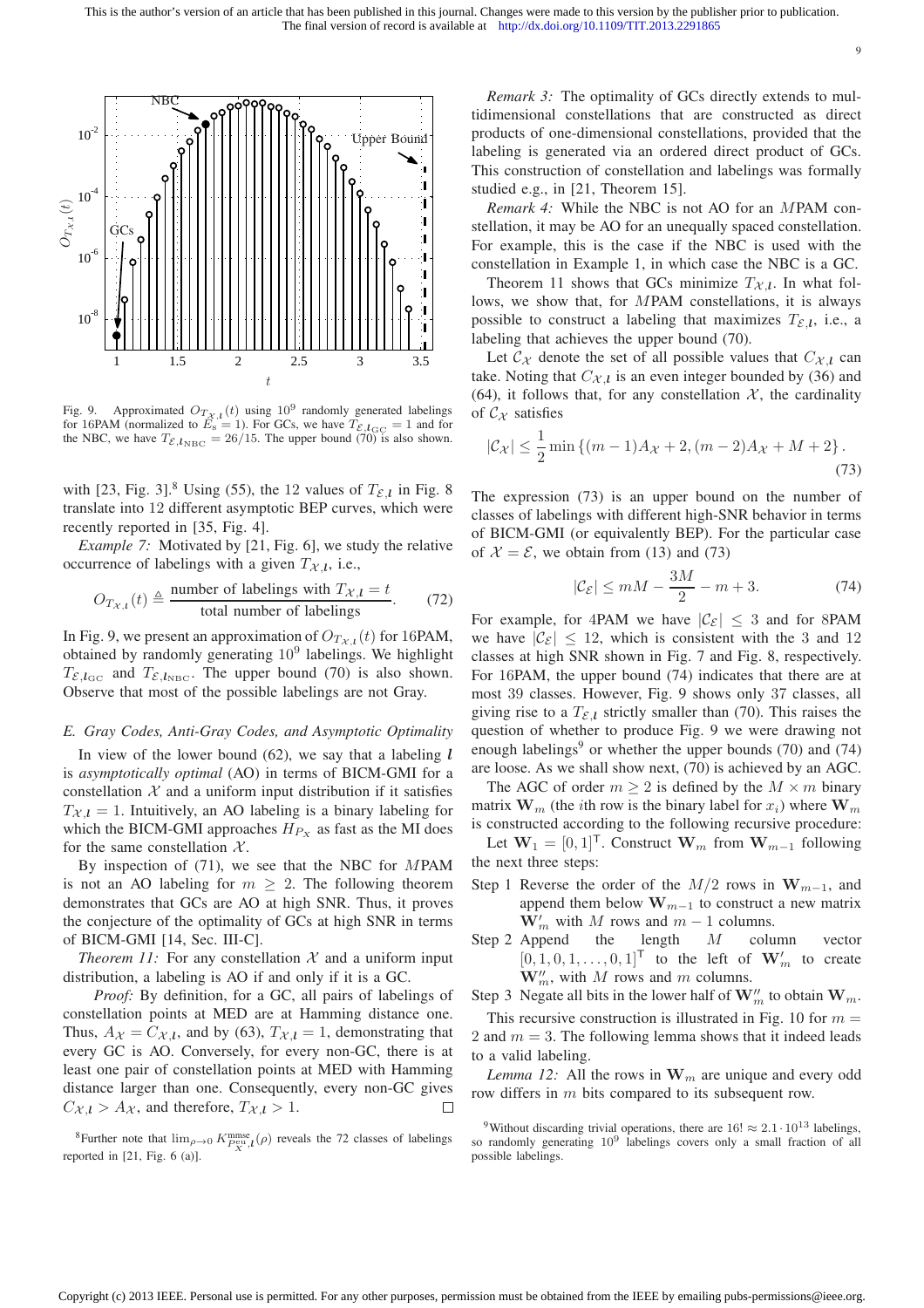

Fig. 10. Proposed recursive construction of an AGC for  $m = 2$  and  $m = 3$ .

*Proof:* We shall prove Lemma 12 by induction. Let all rows in  $W_{m-1}$  be unique and every odd row differ in  $m-1$ bits compared to its subsequent row.  $W_1$  clearly fulfills both criteria. Since the number of rows in  $W_{m-1}$  is even, it follows by Step 1 that every odd row in the upper half of  $\mathbf{W}'_m$  is identical to an even row in the lower half of  $W'_m$ , which directly implies that all rows of  $\mathbf{W}'_m$  in Step 2 are unique. This also implies that every odd row of  $\mathbf{W}''_m$  differs in m bits compared to the row below, since the corresponding rows of  $W'_m$  differ in  $m-1$  bits. Negating all the bits in the lower half of  $\mathbf{W}''_m$  is therefore equivalent to swapping every odd row in the lower half of  $\mathbf{W}'_m$  with the row below. Consequently, all rows in  $\mathbf{W}_m$  are unique and every odd row differs in m bits compared to its subsequent row.  $\Box$ 

We next show that, for MPAM constellations, the AGC maximizes  $T_{\mathcal{E},\mathbf{l}}$ .

*Theorem 13:* For  $\mathcal{X} = \mathcal{E}$ , the AGC achieves the upper bounds in (69) and (70), i.e.,

$$
C_{\mathcal{E},l_{\text{AGC}}} = 2mM - 2m - M + 2 \tag{75}
$$

$$
T_{\mathcal{E},l_{\text{AGC}}} = m - \frac{M-2}{2M-2}.\tag{76}
$$

*Proof:* Let  $H_m$  denote twice the sum of the Hamming distances between all adjacent rows in  $\mathbf{W}_m$ , and let  $H'_m$  and  $H''_m$  denote the same quantity for  $\mathbf{W}'_m$  and  $\mathbf{W}''_m$ , respectively. Recall that every MPAM constellation satisfies  $H_m = C_{\mathcal{E},l}$ . Steps 1 and 2 give  $H'_m = 2H_{m-1}$  and  $H''_m = H'_m + 2(M-1)$ . It then follows that  $H_m = H''_m - 2 + 2(m - 1)$ , since row  $M/2$  and row  $M/2 + 1$  in  $\mathbf{W}_{m}''$  differ in only one bit and therefore the same rows in  $\mathbf{W}_m$  differ in  $m-1$  bits. This gives  $H_m = 2H_{m-1} + 2(M + m - 3)$ , which combined with  $H_1 = 2$  gives  $H_m = 2(mM - m - M/2 + 1)$ , which proves (75). Together with (63) and (13), this proves Theorem 13.  $\Box$ 

The labeling  $l_{\text{AGC}} = [0, 3, 2, 1]$  in Example 5 and Fig. 7 (i.e.,  $W_2$  in Fig. 10) is the AGC for 4PAM and gives  $T_{\mathcal{E},l}$  = 5/3. For 8PAM, the AGC is  $l_{\text{AGC}} = [0, 7, 2, 5, 6, 1, 4, 3]$  (W<sub>3</sub> in Fig. 10) and gives  $T_{\mathcal{E},l} = 18/7$  as shown in Fig. 8.

Revisiting Example 7, we note that, by Theorem 13, the labeling that achieves the upper bound (70) is the AGC  $W_4$ . It can be further shown that the labeling with the second largest  $T_{\mathcal{E},l}$  can be constructed by reversing the order of the three first rows of the AGC  $W_4$ . This demonstrates that for 16PAM there exist indeed 39 classes of labelings with different high-SNR behaviors and hence the bound in (74) is tight for this case.

### V. CONCLUSIONS

We studied the discrete-time, scalar (real-valued) AWGN channel when the input takes value in a finite constellation and derived high-SNR asymptotic expressions for the MI, MMSE, SEP, the BICM-GMI, its derivative, and the BEP. Our results show that, as the SNR tends to infinity, all these quantities converge to their asymptotes proportionally to  $Q(\sqrt{\rho}d/2)$ , where  $d$  is the MED of the constellation.

For a uniform input distribution, the proportionality constants for the MI, SEP, and MMSE were found to be a function of the MED of the constellation and the number of pairs of constellation points at MED only. Consequently, the constellation that maximizes the MI in the high-SNR regime is the same that minimizes both the SEP and the MMSE.

We then applied our results to study binary labelings for BICM. By characterizing the high-SNR behavior of the BICM-GMI, we proved the long-standing conjecture that Gray codes are optimal at high SNR. We also proved that there always exists an anti-Gray code for MPAM constellations, which is the labeling that has the lowest BICM-GMI and the highest BEP at high SNR.

# APPENDIX A PROOF OF THEOREM 1

Both the numerator and the denominator on the left-hand side (l.h.s.) of (17) tend to zero as  $\rho$  tends to infinity. Thus, it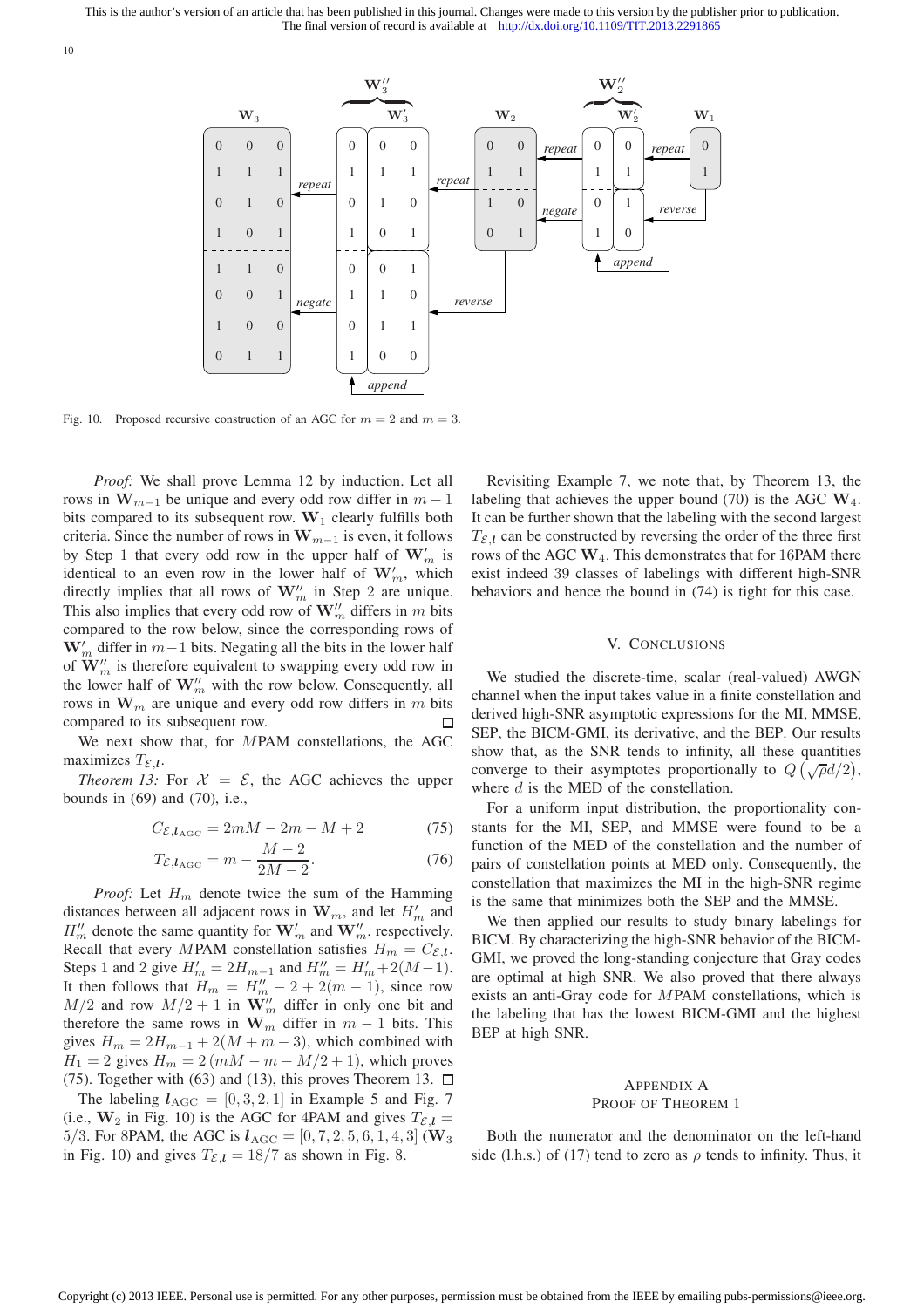11

follows from L'Hôpital's rule that

$$
\lim_{\rho \to \infty} \frac{H_{P_X} - I_{P_X}(\rho)}{Q\left(\sqrt{\rho}d/2\right)} = \lim_{\rho \to \infty} \frac{\frac{d}{d\rho} \left(H_{P_X} - I_{P_X}(\rho)\right)}{\frac{d}{d\rho} Q\left(\sqrt{\rho}d/2\right)}\tag{77}
$$

$$
= \frac{4}{d^2} \lim_{\rho \to \infty} \frac{M_{P_X}(\rho)}{G\left(\sqrt{\rho}d/2\right)}\tag{78}
$$

$$
= \frac{4}{d^2} \lim_{\rho \to \infty} \frac{M_{P_X}(\rho)}{Q\left(\sqrt{\rho}d/2\right)}\tag{79}
$$

$$
= \pi B_{P_X} \tag{80}
$$

where  $G(x)$  is defined as

$$
G(x) \triangleq \frac{1}{x} \frac{1}{\sqrt{2\pi}} e^{-\frac{x^2}{2}}.
$$
 (81)

Here the last step follows from Theorem 2 (proved in Appendix B), which also demonstrates that the limit on the righthand side (r.h.s.) of (77) exists. To pass from (77) to (78) we used (16) and

$$
\frac{\mathrm{d}}{\mathrm{d}\rho}Q\left(\sqrt{\rho}d/2\right) = -\frac{d^2}{8}G\left(\sqrt{\rho}d/2\right). \tag{82}
$$

To pass from (78) to (79) we used [37, Prop. 19.4.2] to obtain

$$
\lim_{x \to \infty} \frac{G(x)}{Q(x)} = 1.
$$
\n(83)

This proves Theorem 1.

# APPENDIX B PROOF OF THEOREM 2

For the AWGN channel in (1), the conditional ME is given by [5, eq. (22)]

$$
\hat{X}^{\text{me}}(y) = \frac{\sum_{j \in \mathcal{I}_{\mathcal{X}}} p_j x_j e^{-\frac{1}{2}(y - \sqrt{\rho} x_j)^2}}{\sum_{j \in \mathcal{I}_{\mathcal{X}}} p_j e^{-\frac{1}{2}(y - \sqrt{\rho} x_j)^2}}.
$$
(84)

By using (84) in (7), we obtain

$$
M_{P_X}(\rho) = \sum_{i \in \mathcal{I}_X} p_i \int_{-\infty}^{\infty} \frac{1}{\sqrt{2\pi}} e^{-\frac{1}{2}(y - \sqrt{\rho}x_i)^2}
$$

$$
\cdot \left( \frac{\sum_{j \in \mathcal{I}_X} p_j (x_i - x_j) e^{-\frac{1}{2}(y - \sqrt{\rho}x_j)^2}}{\sum_{j \in \mathcal{I}_X} p_j e^{-\frac{1}{2}(y - \sqrt{\rho}x_j)^2}} \right)^2 dy \quad (85)
$$

$$
= \sum_{i \in \mathcal{I}_X} p_i V_i(\rho) \quad (86)
$$

$$
= \sum_{i \in \mathcal{I}_{\mathcal{X}}} p_i V_i(\rho)
$$

where

$$
V_i(\rho) \triangleq \int_{-\infty}^{\infty} \frac{e^{-t^2}}{\sqrt{\pi}} \left( \frac{\sum_{\delta \in \mathcal{D}_{\mathcal{X}}^{(i)}} \delta R_{P_{\mathcal{X}}}^{(i)}(\delta) \cdot e^{-\sqrt{2\rho}t\delta - \frac{\rho \delta^2}{2}}}{\sum_{\delta \in \mathcal{D}_{\mathcal{X}}^{(i)}} R_{P_{\mathcal{X}}}^{(i)}(\delta) \cdot e^{-\sqrt{2\rho}t\delta - \frac{\rho \delta^2}{2}}} \right)^2 dt
$$
(87)

with  $\mathcal{D}_{\mathcal{X}}^{(i)} \triangleq \{\delta : \delta = x_i - x, x \in \mathcal{X}\}\)$  and

$$
R_{P_X}^{(i)}(\delta) \triangleq \begin{cases} \frac{p_j}{p_i}, & \text{if } \exists x_j \in \mathcal{X} : x_i - x_j = \delta \\ 0, & \text{otherwise} \end{cases} \tag{88}
$$

and where to pass from (85) to (86) we used the substitution  $y - \sqrt{\rho}x_i = \sqrt{2}t.$ 

Combining (83) and (86), we obtain

$$
\lim_{\rho \to \infty} \frac{M_{P_X}(\rho)}{Q\left(\sqrt{\rho}d/2\right)} = \sum_{i \in \mathcal{I}_X} p_i \lim_{\rho \to \infty} \frac{V_i(\rho)}{G\left(\sqrt{\rho}d/2\right)}. \tag{89}
$$

As will become apparent later, the limit on the r.h.s. of (89) exists and, hence, so does the limit on the l.h.s.

Using (87) and (81), and the substitution  $r = d\sqrt{\rho/8}$ , we obtain

$$
\lim_{\rho \to \infty} \frac{V_i(\rho)}{G\left(\sqrt{\rho}d/2\right)} = 2\left(\lim_{r \to \infty} F_i^-(r) + \lim_{r \to \infty} F_i^+(r)\right) \tag{90}
$$

where

$$
F_i^-(r) \triangleq
$$
\n
$$
\int_{-\infty}^0 r e^{r^2 - t^2} \left( \frac{\sum_{\delta \in \mathcal{D}_X^{(i)}} \delta R_{P_X}^{(i)}(\delta) e^{-4rt\frac{\delta}{d} - 4r^2 \frac{\delta^2}{d^2}}}{\sum_{\delta \in \mathcal{D}_X^{(i)}} R_{P_X}^{(i)}(\delta) e^{-4rt\frac{\delta}{d} - 4r^2 \frac{\delta^2}{d^2}}} \right)^2 dt \quad (91)
$$

and

$$
F_i^+(r) \triangleq \int_0^\infty r e^{r^2 - t^2} \left( \frac{\sum_{\delta \in \mathcal{D}_{\mathcal{X}}^{(i)}} \delta R_{P_{\mathcal{X}}}^{(i)}(\delta) e^{-4rt \frac{\delta}{d} - 4r^2 \frac{\delta^2}{d^2}}}{\sum_{\delta \in \mathcal{D}_{\mathcal{X}}^{(i)}} R_{P_{\mathcal{X}}}^{(i)}(\delta) e^{-4rt \frac{\delta}{d} - 4r^2 \frac{\delta^2}{d^2}}} \right)^2 dt. \tag{92}
$$

We will next calculate the first limit in (90). Using the substitution  $t = u/r - r$  we express  $F_i^-(r)$  as

$$
F_i^-(r) = \int_{-\infty}^{\infty} f_i^-(r, u) \, \mathrm{d}u \tag{93}
$$

where

$$
f_i^-(r, u) \triangleq h(r^2 - u) \cdot e^{2u - \frac{u^2}{r^2}}
$$

$$
\cdot \left( \frac{\sum_{\delta \in \mathcal{D}_i^*} \delta R_{P_X}^{(i)}(\delta) e^{-4u \frac{\delta}{d} - 4r^2 U(\delta)}}{1 + \sum_{\delta \in \mathcal{D}_i^*} R_{P_X}^{(i)}(\delta) e^{-4u \frac{\delta}{d} - 4r^2 U(\delta)}} \right)^2 \tag{94}
$$

with  $\mathcal{D}_i^* \triangleq \mathcal{D}_{\mathcal{X}}^{(i)}$  $\chi^{(i)}$  \ {0},

$$
U(\delta) \triangleq \frac{\delta}{d} \left( \frac{\delta}{d} - 1 \right) \tag{95}
$$

and  $h(x)$  being Heaviside's step function (i.e.,  $h(x) = 1$  if  $x \ge 0$  and  $h(x) = 0$  if  $x < 0$ ). Using the fact that  $U(\delta) \ge$  $0, \forall \delta \in \mathcal{D}_{i}^{*}$  and  $U(d) = 0$ , we obtain

$$
\lim_{r \to \infty} f_i^-(r, u) = d^2 e^{2u} \left( \frac{R_{P_X}^{(i)}(d) e^{-4u}}{1 + R_{P_X}^{(i)}(d) e^{-4u}} \right)^2.
$$
 (96)

As we shall prove in Lemma 14 ahead,  $u \mapsto f_i^-(r, u)$  is uniformly bounded by some integrable function  $u \mapsto g_i^-(u)$ that is independent of  $r$ . It thus follows from Lebesgue's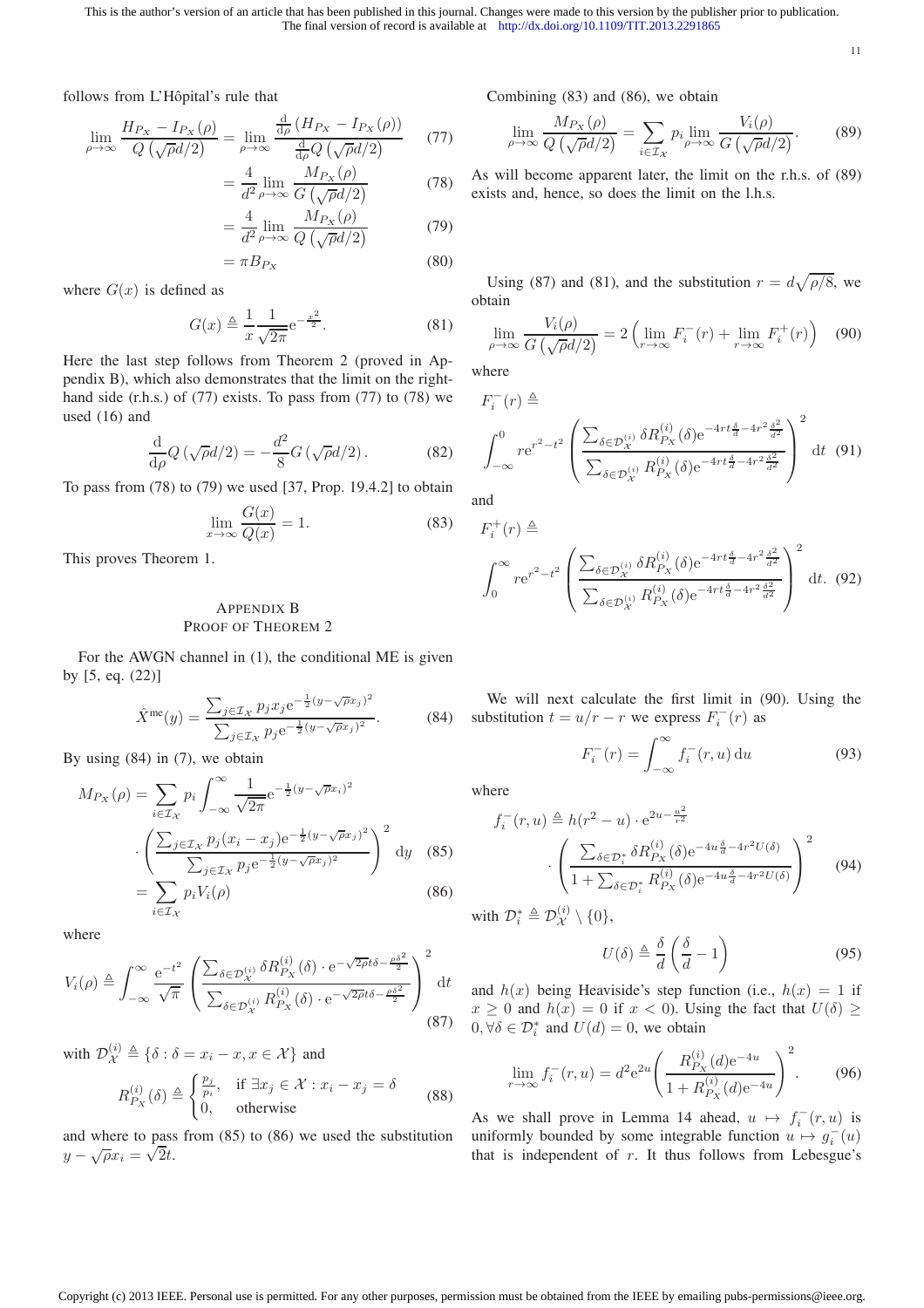12

Dominated Convergence Theorem [38, Theorem 1.34] that

$$
\lim_{r \to \infty} F_i^-(r) = \int_{-\infty}^{\infty} \lim_{r \to \infty} f_i^-(r, u) \, \mathrm{d}u \tag{97}
$$

$$
= \frac{d^2 \sqrt{R_{P_X}^{(i)}(d)}}{2} \int_0^\infty \frac{\xi^2}{(1+\xi^2)^2} d\xi \qquad (98)
$$

$$
=\frac{d^2\pi\sqrt{R_{P_X}^{(i)}(d)}}{8}\tag{99}
$$

where (98) follows from (96) and the substitution  $\sqrt{R_{P_{\rm{v}}}^{(i)}}$  $P_X^{(i)}(d)e^{-2u} = \xi$ , and (99) follows from [39, eq. (3.241.5)].

It thus remains to show that  $u \mapsto f_i^-(r, u)$  is uniformly bounded by some integrable function  $u \mapsto g_i^-(u)$  that is independent of r. We do this in the following lemma.

*Lemma 14:* For any  $r > 0$ 

$$
0 \le f_i^-(r, u) \le g_i^-(u), \quad u \in \mathbb{R}
$$
 (100)

where

$$
g_i^-(u) \triangleq \frac{\hat{d}^2 (M-1)^2}{p_i^2} e^{-2|u|}
$$
 (101)

and  $\hat{d}$  is the maximum Euclidean distance of the constellation, i.e.,  $\hat{d} \triangleq \max_{i,j \in \mathcal{I}_{\mathcal{X}}} |x_i - x_j|$ . Furthermore,

$$
\int_{-\infty}^{\infty} g_i^-(u) \, \mathrm{d}u = \frac{\hat{d}^2 (M-1)^2}{p_i^2} < \infty. \tag{102}
$$

*Proof:* We first note that  $f_i^-(r, u) \ge 0, r > 0, u \in \mathbb{R}$ . It thus remains to show the second inequality in (100). To this end, we use  $h(r^2 - u) \le 1$ ,  $e^{-\frac{u^2}{r^2}} \le 1$ , and  $\delta \le \hat{d}$  to upper-bound (94) as

$$
f_i^-(r, u) \leq \hat{d}^2 e^{2u} \left( \frac{\sum_{\delta \in \mathcal{D}_i^*} R_{P_X}^{(i)}(\delta) e^{-4u \frac{\delta}{d} - 4r^2 U(\delta)}}{1 + \sum_{\delta \in \mathcal{D}_i^*} R_{P_X}^{(i)}(\delta) e^{-4u \frac{\delta}{d} - 4r^2 U(\delta)}} \right)^2
$$
  
= 
$$
\hat{d}^2 e^{2u} \left( 1 + \frac{1}{\sum_{\delta \in \mathcal{D}_i^*} R_{P_X}^{(i)}(\delta) e^{-4u \frac{\delta}{d} - 4r^2 U(\delta)}} \right)^{-2}.
$$
 (103)

Since  $R_{P_{\rm{v}}}^{(i)}$  $P_X^{(i)}(\delta) < 1/p_i$  and  $e^{-4r^2U(\delta)} \leq 1$ , we can further upper-bound (104) as

$$
f_i^-(r, u) < \hat{d}^2 e^{2u} \left( 1 + \frac{p_i}{\sum_{\delta \in \mathcal{D}_i^*} e^{-4u \frac{\delta}{d}}} \right)^{-2} \tag{105}
$$

$$
\langle \frac{\hat{d}^2 e^{2u}}{p_i^2} \left( 1 + \frac{1}{\sum_{\delta \in \mathcal{D}_i^*} e^{-4u \frac{\delta}{d}}} \right)^{-2} \tag{106}
$$

where to pass from (105) to (106) we used  $p_i < 1$ .

For  $u > 0$ , we have

$$
f_i^-(r,u) < \frac{\hat{d}^2 e^{2u}}{p_i^2} \left(1 + \frac{1}{(M-1)e^{-4u}}\right)^{-2} \tag{107}
$$

$$
< \frac{\hat{d}^2 (M-1)^2}{p_i^2} e^{-6u}
$$
 (108)

$$
<\frac{\hat{d}^2(M-1)^2}{p_i^2}e^{-2|u|}\tag{109}
$$

where to pass from (106) to (107) we upper-bounded the  $(M−$ 1) exponentials in the summation by  $e^{-4u}$ .

For  $u \leq 0$ , we have

$$
f_i^-(r, u) < \frac{\hat{d}^2 e^{2u}}{p_i^2} \tag{110}
$$

$$
\leq \frac{\hat{d}^2 (M-1)^2}{p_i^2} e^{-2|u|} \tag{111}
$$

where (110) follows from discarding the sum of exponentials in (106). Combining (109) and (111) gives (101). This proves Lemma 14.  $\Box$ 

Returning to the proof of Theorem 2, the second limit on the r.h.s. of (90) can be computed along the same lines by using the substitution  $t = u/r + r$  in (92):

$$
\lim_{r \to \infty} F_i^+(r) = \frac{d^2 \pi \sqrt{R_{P_X}^{(i)}(-d)}}{8}.
$$
\n(112)

Using (99) and (112) in (90), and combining the result with (89) yields

$$
\lim_{\rho \to \infty} \frac{M_{P_X}(\rho)}{Q(\sqrt{\rho}d/2)} = \sum_{i \in \mathcal{I}_X} p_i \frac{\pi d^2}{4} \left( \sqrt{R_{P_X}^{(i)}(d)} + \sqrt{R_{P_X}^{(i)}(-d)} \right)
$$
(113)

which in view of (88) and (14) is equal to  $\pi d^2 B_{P_X}/4$ . This proves Theorem 2.

# APPENDIX C PROOF OF THEOREM 3

Using Bayes' rule,  $\hat{X}^{\text{map}}(y)$  in (9) can be expressed as

$$
\hat{X}^{\text{map}}(y) = \underset{x \in \mathcal{X}}{\operatorname{argmax}} \left\{ f_{Y|X}(y|x) P_X(x) \right\} \tag{114}
$$

$$
= x_j, \quad \text{if } y \in \mathcal{Y}_j(\rho) \tag{115}
$$

where  $\mathcal{Y}_j(\rho)$  is the decision region for the symbol  $x_j$  with  $j = 1, \ldots, M$ . For sufficiently large  $\rho$ , these decision regions can be written as

$$
\mathcal{Y}_j(\rho) \triangleq \{ y \in \mathbb{R} : \beta_{j-1}(\rho) \le y < \beta_j(\rho) \} \tag{116}
$$

where  $\beta_{\ell}(\rho)$  with  $\ell = 0, \ldots, M$  are the  $M + 1$  thresholds defining the M regions, i.e.,

$$
\beta_{\ell}(\rho) = \begin{cases}\n-\infty, & \ell = 0 \\
\frac{\log(p_{\ell}/p_{\ell+1})}{\sqrt{\rho}(\alpha_{\ell+1} - \alpha_{\ell})} + \frac{\sqrt{\rho}(\alpha_{\ell+1} + \alpha_{\ell})}{2}, & \ell = 1, \dots, M - 1 \\
+\infty, & \ell = M\n\end{cases}
$$
\n(117)

which are obtained by solving

$$
p_{\ell}f_{Y|X}(\beta_{\ell}(\rho)|x_{\ell}) = p_{\ell+1}f_{Y|X}(\beta_{\ell}(\rho)|x_{\ell+1}). \tag{118}
$$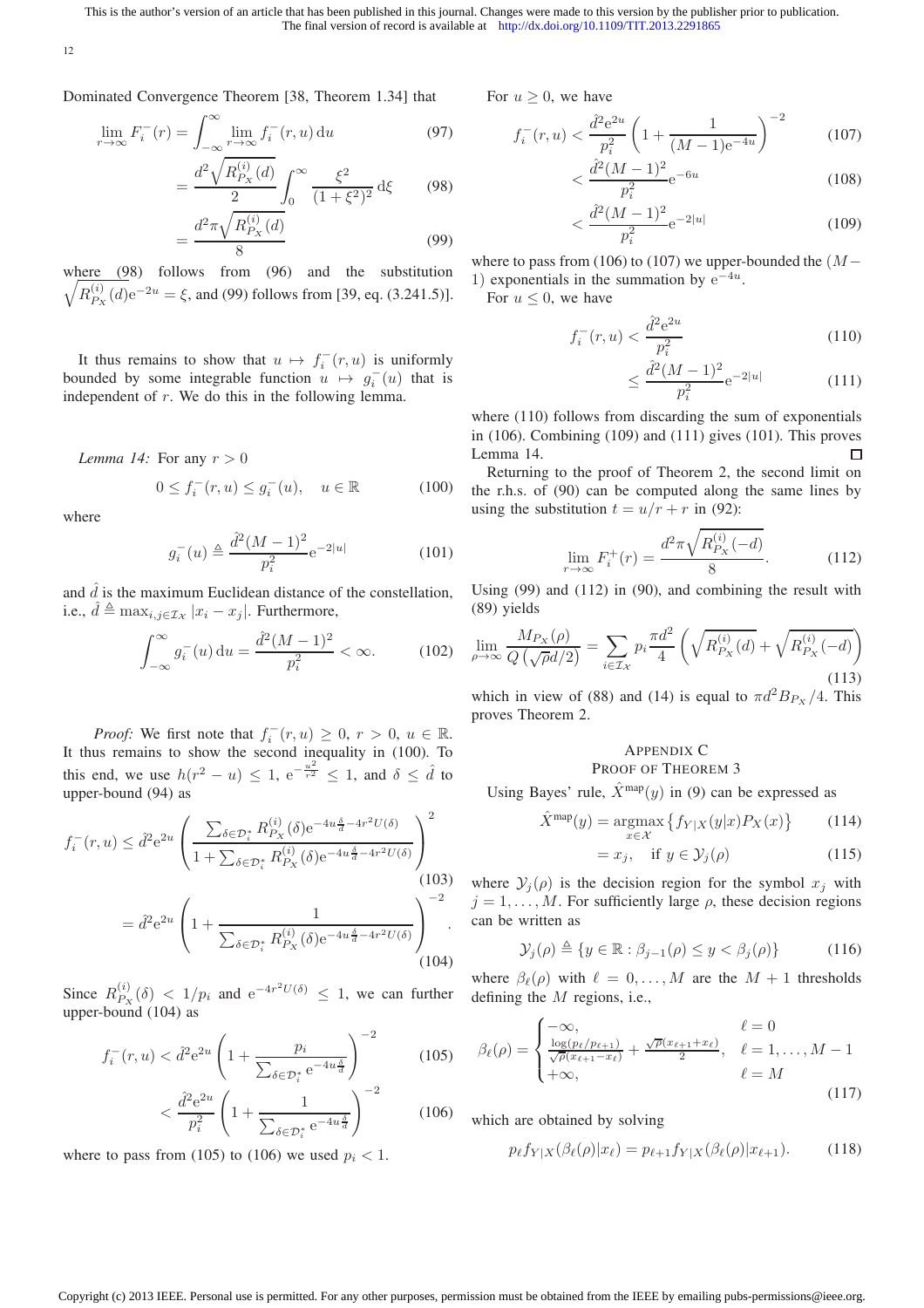13

The following lemma will be used in this proof as well as in the proof of Theorem 7 (Appendix F).

*Lemma 15:* For any  $P_X$  and  $i \in \mathcal{I_X}$ 

$$
\lim_{\rho \to \infty} \frac{Q\left(|\beta_{\ell}(\rho) - \sqrt{\rho}x_i|\right)}{Q\left(\sqrt{\rho}d/2\right)}
$$
\n
$$
= \begin{cases}\n\sqrt{R_{P_X}^{(i)}(d)}, & \text{if } \ell = i - 1 \\
\sqrt{R_{P_X}^{(i)}(-d)}, & \text{if } \ell = i \\
0, & \text{if } \ell \notin \{i - 1, i\}\n\end{cases}
$$
\n(119)

where  $\beta_{\ell}(\rho)$  is given by (117) and  $R_{P_{\rm x}}^{(i)}$  $P_X^{(i)}(\delta)$  by (88). *Proof:* We use (117) to obtain

$$
\beta_{\ell}(\rho) - \sqrt{\rho}x_i = \frac{\log(p_{\ell}/p_{\ell+1})}{\sqrt{\rho}(x_{\ell+1} - x_{\ell})} + \frac{\sqrt{\rho}\epsilon_{i,\ell}}{2}
$$
(120)

where for any  $i, \ell$ 

$$
\epsilon_{i,\ell} \triangleq x_{\ell+1} + x_{\ell} - 2x_i. \tag{121}
$$

We form the ratio

$$
\frac{G\left(|\beta_{\ell}(\rho) - \sqrt{\rho}x_{i}|\right)}{G\left(\sqrt{\rho}d/2\right)} = \frac{\rho d(x_{\ell+1} - x_{\ell})}{|2\log(p_{\ell}/p_{\ell+1}) + \rho \epsilon_{i,\ell}(x_{\ell+1} - x_{\ell})|}
$$

$$
\cdot \exp\left(-\frac{\left(\log\frac{p_{\ell}}{p_{\ell+1}}\right)^{2}}{2\rho(x_{\ell+1} - x_{\ell})^{2}} - \frac{\epsilon_{i,\ell}\log\frac{p_{\ell}}{p_{\ell+1}}}{2(x_{\ell+1} - x_{\ell})} - \frac{\rho(\epsilon_{i,\ell}^{2} - d^{2})}{8}\right)
$$
(122)

and study the limit

$$
\lim_{\rho \to \infty} \frac{G\left( |\beta_{\ell}(\rho) - \sqrt{\rho} x_i| \right)}{G\left(\sqrt{\rho} d/2\right)}.
$$
\n(123)

To this end, we distinguish between three cases:

- (i) If  $i = \ell$  and  $x_{\ell+1} x_{\ell} = d$ , then  $\epsilon_{i,\ell} = x_{\ell+1} x_{\ell} = d$ and the limit in (123) is  $e^{-\log(p_\ell/p_{\ell+1})/2} = \sqrt{p_{\ell+1}/p_\ell}$ .
- (ii) If  $i = \ell + 1$  and  $x_{\ell+1} x_{\ell} = d$ , then  $\epsilon_{i,\ell} = x_{\ell} x_{\ell+1} =$  $-d$  and the limit in (123) is  $\sqrt{p_{\ell}/p_{\ell+1}}$ .
- (iii) In all other cases,  $|\epsilon_{i,\ell}| > d$  and the limit in (123) is zero.

A slight change in notation then yields

$$
\lim_{\rho \to \infty} \frac{G\left(|\beta_{\ell}(\rho) - \sqrt{\rho} x_i|\right)}{G\left(\sqrt{\rho}d/2\right)}
$$
\n
$$
= \begin{cases} \sqrt{\frac{p_{i+1}}{p_i}}, & \text{if } \ell = i \text{ and } x_{\ell+1} - x_{\ell} = d\\ \sqrt{\frac{p_{i-1}}{p_i}}, & \text{if } \ell = i - 1 \text{ and } x_{\ell+1} - x_{\ell} = d \quad (124)\\ 0, & \text{otherwise} \end{cases}
$$

Combining (124) with (88) and (83) proves Lemma 15.  $\Box$ Returning to the proof of Theorem 3, using (115) and (116),

the SEP in (8) can be written as  $S_{P_X}(\rho) = \sum p_i \Pr\{Y \notin \mathcal{Y}_i(\rho) | X = x_i\}$  (125)

$$
= \sum_{i \in \mathcal{I}_{\mathcal{X}}} p_i \Big( Q \left( \beta_i(\rho) - \sqrt{\rho} x_i \right) + Q \left( \sqrt{\rho} x_i - \beta_{i-1}(\rho) \right) \Big) \tag{126}
$$

which gives

$$
\lim_{\rho \to \infty} \frac{S_{P_X}(\rho)}{Q(\sqrt{\rho}d/2)} = \sum_{i \in \mathcal{I}_X} p_i \left( \lim_{\rho \to \infty} \frac{Q(\beta_i(\rho) - \sqrt{\rho}x_i)}{Q(\sqrt{\rho}d/2)} + \lim_{\rho \to \infty} \frac{Q(\sqrt{\rho}x_i - \beta_{i-1}(\rho))}{Q(\sqrt{\rho}d/2)} \right) (127)
$$
\n
$$
= \sum_{i \in \mathcal{I}_X} p_i \left( \sqrt{R_{P_X}^{(i)}(-d)} + \sqrt{R_{P_X}^{(i)}(d)} \right) (128)
$$

where to pass from (127) to (128) we used Lemma 15 twice, observing that the arguments of both Q-functions are positive for large enough  $\rho$ . The proof of Theorem 3 is completed by combining (128) with (14) and (88).

# APPENDIX D PROOF OF THEOREM 5

Using the expression for the BICM-GMI (40), we have

bicm

$$
H_{Px} - I_{Px, l}^{\text{bcm}}(\rho)
$$
  
= 
$$
\sum_{k=1}^{m} (H_{Px} - I_{Px}(\rho))
$$
  

$$
- \sum_{k=1}^{m} \sum_{b \in \{0,1\}} P_{Q_k}(b) (H_{Px_{k,b}} - I_{Px_{k,b}}(\rho))
$$
  

$$
- (m-1)H_{Px} + \sum_{k=1}^{m} \sum_{b \in \{0,1\}} P_{Q_k}(b) H_{Px_{k,b}}.
$$
 (129)

The last two terms on the r.h.s. of (129) cancel because

$$
\sum_{k=1}^{m} \sum_{b \in \{0,1\}} P_{Q_k}(b) H_{P_{X_{k,b}}} \n= - \sum_{k=1}^{m} \sum_{b \in \{0,1\}} \sum_{i \in \mathcal{I}_{X_{k,b}}} P_{Q_k}(b) P_{X_{k,b}}(x_i) \log P_{X_{k,b}}(x_i)
$$
\n(130)

$$
= -\sum_{k=1}^{m} \sum_{i \in \mathcal{I}_{\mathcal{X}}} p_i \log \frac{p_i}{P_{Q_k}(q_{i,k})}
$$
(131)

$$
= mH_{P_X} + \sum_{i \in \mathcal{I}_X} p_i \sum_{k=1}^m \log P_{Q_k}(q_{i,k})
$$
(132)

$$
= mH_{P_X} + \sum_{i \in \mathcal{I}_X} p_i \log \prod_{k=1}^m P_{Q_k}(q_{i,k})
$$
(133)

$$
=mH_{Px} - H_{Px} \tag{134}
$$

where to pass from  $(130)$  to  $(131)$  we used  $(31)$ , and to pass from (133) to (134) we used (30).

We divide both sides of (129) by  $Q(\sqrt{\rho}d/2)$  and take the limit as  $\rho \to \infty$ . For the first two terms, we change the order of summation and limit and apply Theorem 1 to each term.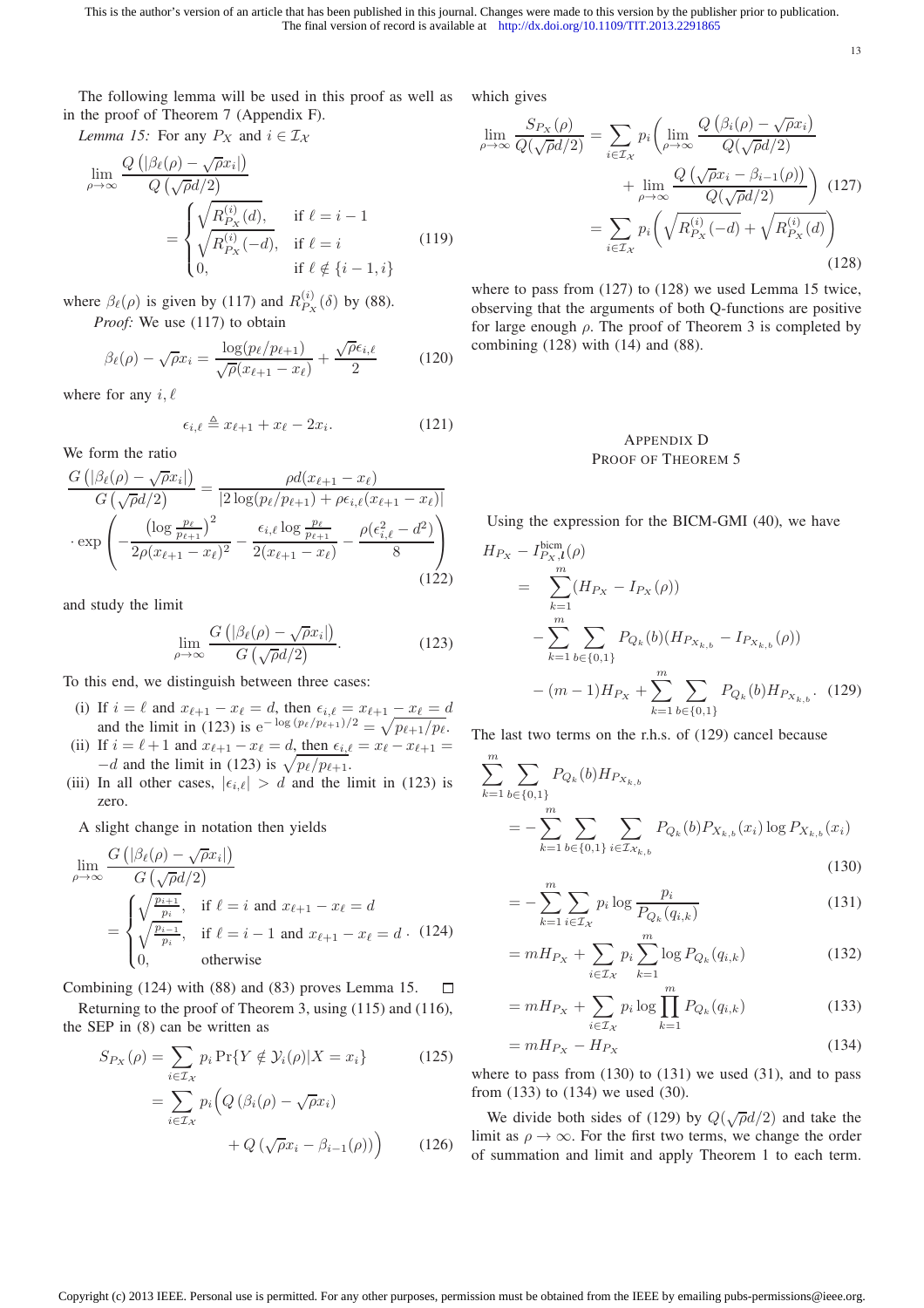14

This gives

$$
\lim_{\rho \to \infty} \frac{H_{P_X} - I_{P_X, l}^{\text{biem}}(\rho)}{Q(\sqrt{\rho}d/2)} = \pi \sum_{k=1}^{m} \left( B_{P_X} - \sum_{b \in \{0, 1\}} P_{Q_k}(b) B_{P_{X_{k, b}}} \right).
$$
 (135)

Theorem 5 follows by showing that the r.h.s. of (135) is equal to  $\pi D_{P_X,l}$ . We shall do this in the following lemma, which will also be used in the proof of Theorem 6.

*Lemma 16:* We have

$$
\sum_{k=1}^{m} \left( B_{P_X} - \sum_{b \in \{0,1\}} P_{Q_k}(b) B_{P_{X_{k,b}}}\right) = D_{P_X,l} \tag{136}
$$

where  $B_{Px}$  is given by (14),  $D_{Px}$ , by (37),

$$
B_{P_{X_{k,b}}} \triangleq \sum_{i \in \mathcal{I}_{X_{k,b}}} \sum_{\substack{j \in \mathcal{I}_{X_{k,b}} \\ |x_i - x_j| = d}} \sqrt{P_{X_{k,b}}(x_i) P_{X_{k,b}}(x_j)} \tag{137}
$$

and  $P_{X_{k,b}}(x)$  is given by (31).

*Proof:* Express the inner sum on the l.h.s. of (136) using (31) and (137) as

$$
\sum_{b \in \{0,1\}} P_{Q_k}(b) B_{P_{X_{k,b}}} = \sum_{b \in \{0,1\}} \sum_{i \in \mathcal{I}_{X_{k,b}}} \sum_{\substack{j \in \mathcal{I}_{X_{k,b}} \\ |x_i - x_j| = d}} \sqrt{p_j p_i}.
$$
\n(138)

Expanding the sum in (14) using  $\mathcal{X} = \mathcal{X}_{k,0} \cup \mathcal{X}_{k,1}$ , we obtain

$$
B_{P_X} = \sum_{b \in \{0,1\}} \sum_{i \in \mathcal{I}_{\mathcal{X}_{k,b}}} \sum_{\substack{j \in \mathcal{I}_{\mathcal{X}_{k,b}} \\ |x_i - x_j| = d}} \sqrt{p_j p_i} + 2 \sum_{i \in \mathcal{I}_{\mathcal{X}_{k,0}}} \sum_{\substack{j \in \mathcal{I}_{\mathcal{X}_{k,1}} \\ |x_i - x_j| = d}} \sqrt{p_j p_i}.
$$
(139)

Lemma 16 follows by applying (138) and (139) to the l.h.s. of (136) and by using the definition of  $D_{P_X,l}$  in (37).  $\Box$ 

# APPENDIX E PROOF OF THEOREM 6

We divide the l.h.s. of (41) and (42) by  $Q(\sqrt{\rho}d/2)$  and take the limit as  $\rho \to \infty$  to obtain

$$
\lim_{\rho \to \infty} \frac{M_{P_X, \mathfrak{l}}^{\text{biem}}(\rho)}{Q\left(\sqrt{\rho}d/2\right)} = \lim_{\rho \to \infty} \sum_{k=1}^m \left( \frac{M_{P_X}(\rho)}{Q\left(\sqrt{\rho}d/2\right)} - \sum_{b \in \{0, 1\}} P_{Q_k}(b) \frac{M_{P_{X_{k,b}}}(\rho)}{Q\left(\sqrt{\rho}d/2\right)} \right). \tag{140}
$$

Changing the order of summation and limit, and applying Theorem 2 yields

$$
\lim_{\rho \to \infty} \frac{M_{P_X, l}^{\text{bicm}}(\rho)}{Q(\sqrt{\rho}d/2)} = \frac{\pi d^2}{4} \sum_{k=1}^{m} \left( B_{P_X} - \sum_{b \in \{0, 1\}} P_{Q_k}(b) B_{P_{X_{k, b}}}\right)
$$
\n(141)

where  $B_{P_{X_{k,b}}}$  is given by (137). Theorem 6 follows by noting that, by Lemma 16, the r.h.s. of (141) is equal to  $\frac{\pi d^2}{4} D_{Px}$ ,

# APPENDIX F PROOF OF THEOREM 7

Using the law of total probability, the BEP in (46) can be written as

$$
B_{P_X, l}(\rho)
$$
\n
$$
= \frac{1}{m} \sum_{k=1}^{m} \sum_{b \in \{0,1\}} \sum_{i \in \mathcal{I}_{X_{k,b}}} p_i \Pr{\hat{Q}_k^{\text{map}}(Y) \neq q_{k,i} | X = x_i}
$$
\n
$$
= \frac{1}{m} \sum_{k=1}^{m} \sum_{b \in \{0,1\}} \sum_{i \in \mathcal{I}_{X_{k,b}}} p_i \Pr{\left\{Y \in \bigcup_{j \in \mathcal{I}_{X_{k,\overline{b}}}} \mathcal{Y}_j(\rho) \middle| X = x_i\right\}}
$$
\n(142)

with  $\mathcal{Y}_i(\rho)$  given by (116) and were we use  $\overline{b}$  to denote the negation of a bit b. Using the fact that  $\mathcal{Y}_i(\rho)$  are disjoint, we rewrite (143) as

$$
B_{P_X,\mathbf{I}}(\rho)
$$
  
=  $\frac{1}{m} \sum_{k=1}^m \sum_{b \in \{0,1\}} \sum_{i \in \mathcal{I}_{\mathcal{X}_{k,b}}} p_i \sum_{j \in \mathcal{I}_{\mathcal{X}_{k,\overline{b}}}} \Pr\{Y \in \mathcal{Y}_j(\rho) | X = x_i\}$  (144)

$$
= \frac{1}{m} \sum_{k=1}^{m} \sum_{b \in \{0,1\}} \sum_{i \in \mathcal{I}_{\mathcal{X}_{k,b}}} p_i \sum_{j \in \mathcal{I}_{\mathcal{X}_{k,\overline{b}}}} \Gamma_{i,j}(\rho) \tag{145}
$$

$$
= \frac{1}{m} \sum_{k=1}^{m} \sum_{b \in \{0,1\}} \sum_{i \in \mathcal{I}_{\mathcal{X}_{k,b}}} p_i \left( \sum_{j \in \mathcal{I}_{\mathcal{X}_{k,\overline{b}}}:j < i} \Gamma_{i,j}(\rho) + \sum_{j \in \mathcal{I}_{\mathcal{X}_{k,\overline{b}}}:j > i} \Gamma_{i,j}(\rho) \right) \tag{146}
$$

where

$$
\Gamma_{i,j}(\rho) \triangleq Q \left(\beta_{j-1}(\rho) - \sqrt{\rho} x_i\right) - Q \left(\beta_j(\rho) - \sqrt{\rho} x_i\right) \quad (147)
$$

$$
= Q \left(\sqrt{\rho} x_i - \beta_j(\rho)\right) - Q \left(\sqrt{\rho} x_i - \beta_{j-1}(\rho)\right) \quad (148)
$$

and where we have used that  $Q(-x) = 1 - Q(x)$ .

By using (147) and (148) in (146), dividing both sides of (146) by  $Q(\sqrt{\rho}d/2)$ , and taking the limit as  $\rho \to \infty$ , we obtain

$$
\lim_{\rho \to \infty} \frac{B_{P_X, l}(\rho)}{Q(\sqrt{\rho}d/2)} = \frac{1}{m} \sum_{k=1}^m \sum_{b \in \{0, 1\}} \sum_{i \in \mathcal{I}_{\mathcal{X}_{k, b}}} p_i \sum_{\ell=1}^4 s_{\ell} \quad (149)
$$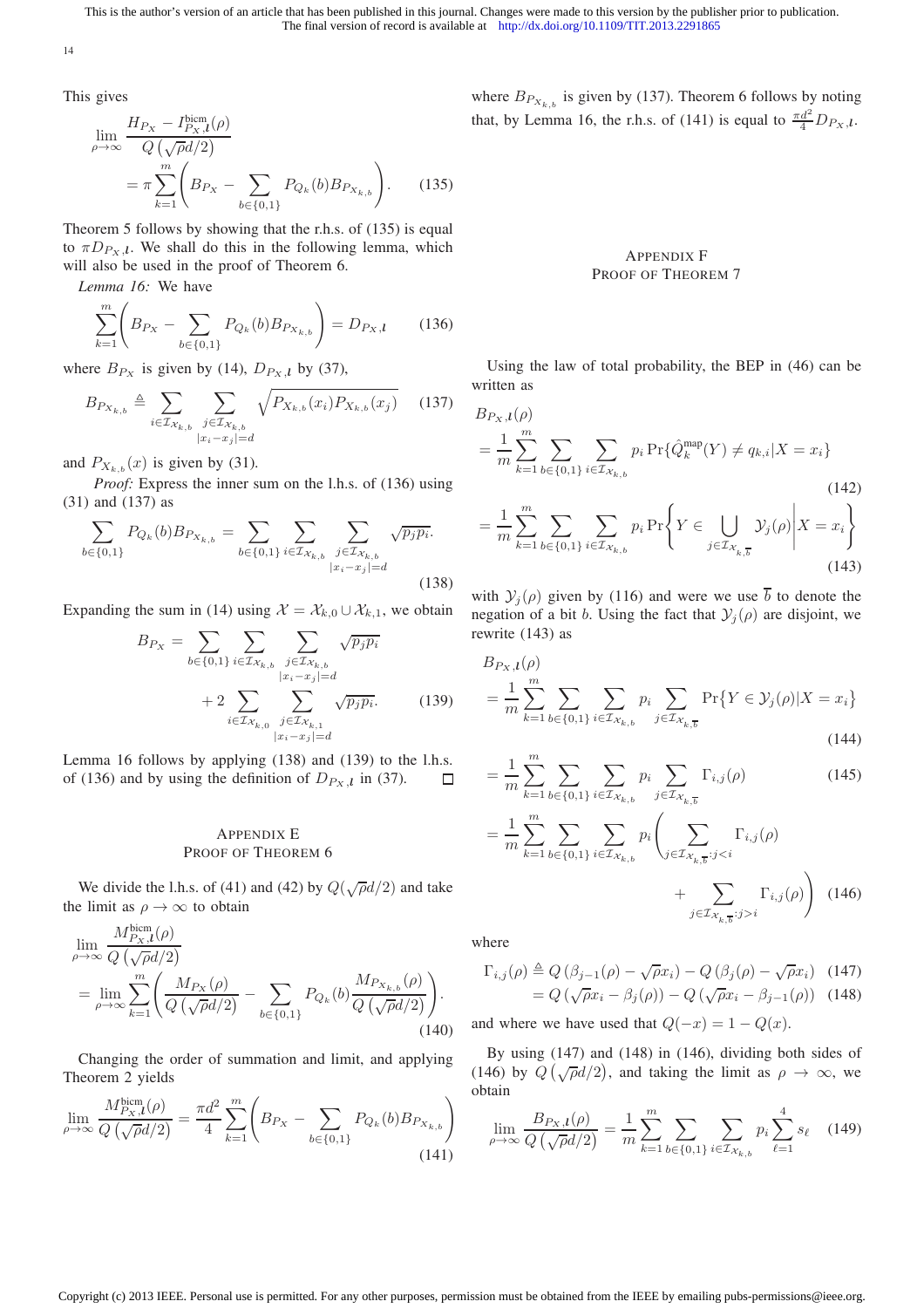15

where

$$
s_1 = \sum_{j \in \mathcal{I}_{\mathcal{X}_{k,\overline{b}}}: j < i} \lim_{\rho \to \infty} \frac{Q\left(\sqrt{\rho}x_i - \beta_j(\rho)\right)}{Q\left(\sqrt{\rho}d/2\right)}\tag{150}
$$

$$
s_2 = -\sum_{j \in \mathcal{I}_{\mathcal{X}_{k,\overline{b}}}:j < i} \lim_{\rho \to \infty} \frac{Q\left(\sqrt{\rho}x_i - \beta_{j-1}(\rho)\right)}{Q\left(\sqrt{\rho}d/2\right)}\tag{151}
$$

$$
s_3 = \sum_{j \in \mathcal{I}_{\mathcal{X}_{k,\overline{b}}}: j > i} \lim_{\rho \to \infty} \frac{Q\left(\beta_{j-1}(\rho) - \sqrt{\rho} x_i\right)}{Q\left(\sqrt{\rho} d/2\right)}\tag{152}
$$

$$
s_4 = -\sum_{j \in \mathcal{I}_{\mathcal{X}_{k,\overline{b}}}: j > i} \lim_{\rho \to \infty} \frac{Q\left(\beta_j(\rho) - \sqrt{\rho} x_i\right)}{Q\left(\sqrt{\rho} d/2\right)}.\tag{153}
$$

Note that, for sufficiently large  $\rho$ , the arguments of the Qfunctions in  $(150)$ – $(153)$  are positive.

By Lemma 15,  $s_2 = s_4 = 0$ . Furthermore, applying Lemma 15 to (150) and (152), we conclude that the only nonzero contribution to  $s_1$  and  $s_3$  can come from the terms  $j = i - 1$  and  $j = i + 1$ , respectively. We therefore express  $s_1$ as

$$
s_1 = \begin{cases} \sqrt{\frac{p_{i-1}}{p_i}}, & \text{if } \exists x_{i-1} \in \mathcal{X}_{k,\overline{b}} : x_i - x_{i-1} = d \\ 0, & \text{otherwise} \end{cases} \tag{154}
$$

and  $s_3$  as

$$
s_3 = \begin{cases} \sqrt{\frac{p_{i+1}}{p_i}}, & \text{if } \exists x_{i+1} \in \mathcal{X}_{k,\overline{b}} : x_{i+1} - x_i = d \\ 0, & \text{otherwise} \end{cases}
$$
 (155)

Using  $(154)$  and  $(155)$  in  $(149)$ , we obtain

$$
\lim_{\rho \to \infty} \frac{B_{P_{X},l}(\rho)}{Q(\sqrt{\rho}d/2)} = \frac{1}{m} \sum_{k=1}^{m} \sum_{b \in \{0,1\}} \sum_{i \in \mathcal{I}_{X_{k,b}}} p_i \sum_{\substack{j \in \mathcal{I}_{X_{k,\overline{b}}}} |j = d} \sqrt{\frac{p_j}{p_i}}. (156)
$$

The proof is completed by moving  $p_i$  to the inner sum in (156) and by comparing the resulting expression with (37).

#### ACKNOWLEDGMENT

The authors wish to thank the Associate Editor Robert F. H. Fischer and the anonymous reviewers for their valuable comments.

#### **REFERENCES**

- [1] C. E. Shannon, "A mathematical theory of communications," *Bell System Technical Journal*, vol. 27, pp. 379–423 and 623–656, July and Oct. 1948.
- [2] S. Verdú, "On channel capacity per unit cost," IEEE Trans. Inf. Theory, vol. 36, no. 5, pp. 1019–1030, June 1990.
- [3] ——, "Spectral efficiency in the wideband regime," *IEEE Trans. Inf. Theory*, vol. 48, no. 6, pp. 1319–1343, June 2002.
- [4] V. V. Prelov and S. Verdú, "Second-order asymptotics of mutual information," *IEEE Trans. Inf. Theory*, vol. 50, no. 8, pp. 1567–1580, Aug. 2004.
- [5] A. Lozano, A. M. Tulino, and S. Verdú, "Optimum power allocation for parallel Gaussian channels with arbitrary input distributions," *IEEE Trans. Inf. Theory*, vol. 52, no. 7, pp. 3033–3051, July 2006.
- [6] F. Pérez-Cruz, M. R. D. Rodrigues, and S. Verdú, "MIMO Gaussian channels with arbitrary inputs: Optimal precoding and power allocation," *IEEE Trans. Inf. Theory*, vol. 56, no. 3, pp. 1070–1084, Mar. 2010.
- [7] Y. Wu and S. Verdú, "MMSE dimension," *IEEE Trans. Inf. Theory*, vol. 57, no. 8, pp. 4857–4879, Aug. 2011.
- [8] D. Duyck, J. Boutros, and M. Moeneclaey, "Precoding for outage probability minimization on block fading channels," *IEEE Trans. Inf. Theory (to appear)*, 2013, available at http://arxiv.org/abs/1103.5348.
- [9] M. R. D. Rodrigues, "On the constrained capacity of multi-antenna fading coherent channels with discrete inputs," in *IEEE International Symposium on Information Theory (ISIT)*, Saint Petersburg, Russia, July-Aug. 2011.
- [10] -, "Characterization of the constrained capacity of multiple-antenna fading coherent channels driven by arbitrary inputs," in *IEEE International Symposium on Information Theory (ISIT)*, Cambridge, MA, July 2012.
- [11] -, "Multiple-antenna fading coherent channels with arbitrary inputs: Characterization and optimization of the reliable information transmission rate," Oct. 2012, available at http://arxiv.org/abs/1210.6777.
- [12] A. G. C. P. Ramos and M. R. D. Rodrigues, "Coherent fading channels driven by arbitrary inputs: Asymptotic characterization of the constrained capacity and related information- and estimation-theoretic quantities," Oct. 2012, available at http://arxiv.org/abs/1210.4505.
- [13] E. Zehavi, "8-PSK trellis codes for a Rayleigh channel," *IEEE Trans. Commun.*, vol. 40, no. 3, pp. 873–884, May 1992.
- [14] G. Caire, G. Taricco, and E. Biglieri, "Bit-interleaved coded modulation," *IEEE Trans. Inf. Theory*, vol. 44, no. 3, pp. 927–946, May 1998.
- [15] A. Guillén i Fàbregas, A. Martinez, and G. Caire, "Bit-interleaved coded modulation," *Foundations and Trends in Communications and Information Theory*, vol. 5, no. 1–2, pp. 1–153, 2008.
- [16] A. Martinez, A. Guillén i Fàbregas, and G. Caire, "Bit-interleaved coded modulation revisited: A mismatched decoding perspective," *IEEE Trans. Inf. Theory*, vol. 55, no. 6, pp. 2756–2765, June 2009.
- [17] C. Stierstorfer and R. F. H. Fischer, "(Gray) Mappings for bit-interleaved coded modulation," in *IEEE Vehicular Technology Conference (VTC-Spring)*, Dublin, Ireland, Apr. 2007.
- [18] C. Stierstorfer, "A bit-level-based approach to coded multicarrier transmission," Ph.D. dissertation, Friedrich-Alexander-Universität Erlangen-Nürnberg, Erlangen, Germany, 2009, available at http://www.opus.ub.uni-erlangen.de/opus/volltexte/2009/1395/.
- [19] A. Martinez, A. Guillén i Fàbregas, and G. Caire, "Bit-interleaved coded modulation in the wideband regime," *IEEE Trans. Inf. Theory*, vol. 54, no. 12, pp. 5447–5455, Dec. 2008.
- [20] C. Stierstorfer and R. F. H. Fischer, "Asymptotically optimal mappings for BICM with M-PAM and M<sup>2</sup>-QAM," *IET Electronics Letters*, vol. 45, no. 3, pp. 173–174, Jan. 2009.
- [21] E. Agrell and A. Alvarado, "Optimal alphabets and binary labelings for BICM at low SNR," *IEEE Trans. Inf. Theory*, vol. 57, no. 10, pp. 6650–6672, Oct. 2011.
- [22] ——, "Signal shaping for BICM at low SNR," *IEEE Trans. Inf. Theory*, vol. 59, no. 4, pp. 2396–2410, Apr. 2013.
- [23] A. Alvarado, F. Brännström, and E. Agrell, "High SNR bounds for the BICM capacity," in *IEEE Information Theory Workshop (ITW)*, Paraty, Brazil, Oct. 2011.
- [24] D. Guo, S. Shamai (Shitz), and S. Verdú, "Mutual information and minimum mean-square error in Gaussian channels," *IEEE Trans. Inf. Theory*, vol. 51, no. 4, pp. 1261–1282, Apr. 2005.
- [25] D. Guo, "Gaussian channels: Information, estimation and multiuser detection," Ph.D. dissertation, Princeton University, Princeton, New Jersey, Nov. 2004.
- [26] J. B. Anderson and A. Svensson, *Coded Modulation Systems*. Springer, 2003.
- [27] A. Alvarado, F. Brännström, E. Agrell, and T. Koch, "High-SNR asymptotics of mutual information for discrete constellations," in *IEEE International Symposium on Information Theory (ISIT)*, Istanbul, Turkey, July 2013.
- [28] A. Guillén i Fàbregas and A. Martinez, "Bit-interleaved coded modulation with shaping," in *IEEE Information Theory Workshop (ITW)*, Dublin, Ireland, Aug.–Sep. 2010.
- [29] T. Nguyen and L. Lampe, "Bit-interleaved coded modulation with mismatched decoding metrics," *IEEE Trans. Commun.*, vol. 59, no. 2, pp. 437–447, Feb. 2011.
- [30] F. Gray, "Pulse code communications," U. S. Patent 2 632 058, Mar. 1953.
- [31] E. Agrell, J. Lassing, E. G. Ström, and T. Ottosson, "On the optimality of the binary reflected Gray code," *IEEE Trans. Inf. Theory*, vol. 50, no. 12, pp. 3170–3182, Dec. 2004.
- [32] E. Agrell, J. Lassing, E. G. Ström, and T. Ottosson, "Gray coding for multilevel constellations in Gaussian noise," *IEEE Trans. Inf. Theory*, vol. 53, no. 1, pp. 224–235, Jan. 2007.